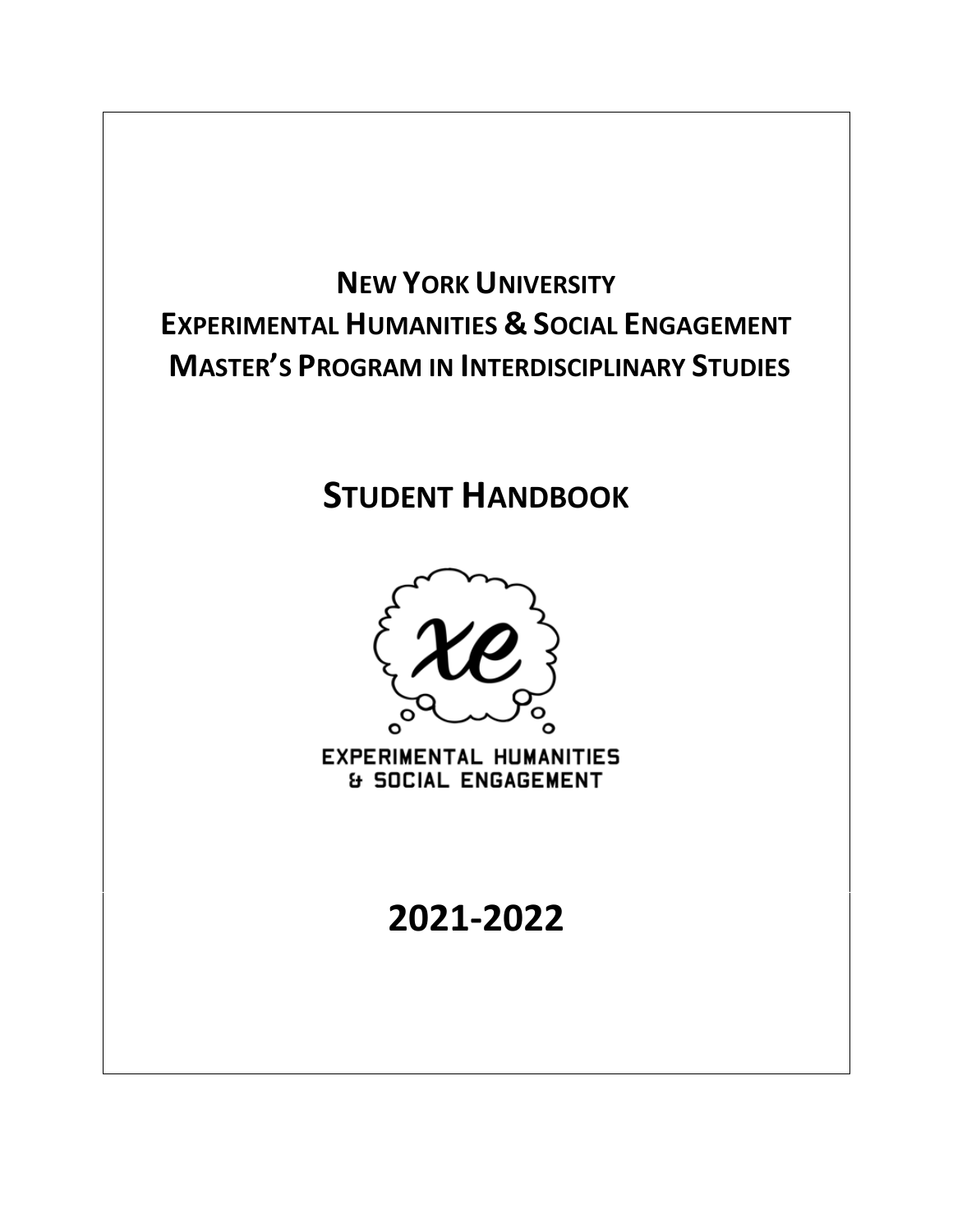#### **Introduction**

Welcome to XE, the Master's Program in Experimental Humanities & Social Engagement at NYU. All students in our program have come through a highly competitive process and should find ample resources at the university to meet a wide range of professional goals. This handbook presents an outline of the program, which is designed to provide the most effective training and the most rewarding conversations around each student's individual research interests.

Faculty regard all MA students as junior colleagues. The program prizes a high level of collegiality, and we work closely with students from one year to the next to develop the best procedures for advancing through the program requirements. The program is unique in inviting its students to craft their own course of study. Students are also encouraged to take part in ongoing dialogues about how the program can produce the highest-quality work in the humanities and humanistic social sciences, both through its formal degree program and in all informal aspects of program life.

Each summer, the program updates this handbook to ensure that all information and web links are current. We welcome additions or edits at any time.

*Please note that this handbook is designed to supplement the more formal regulations of the Graduate School of Arts and Science, or GSAS, which maintains its own guide to university-wide policies and procedures. All students are urged to familiarize themselves with these at the outset of their program. An electronic copy can be found online at the [GSAS Policies and Procedures Manual and Forms](http://gsas.nyu.edu/about-gsas/policies-and-procedures/policies-and-procedures-manual-and-forms.html) page.*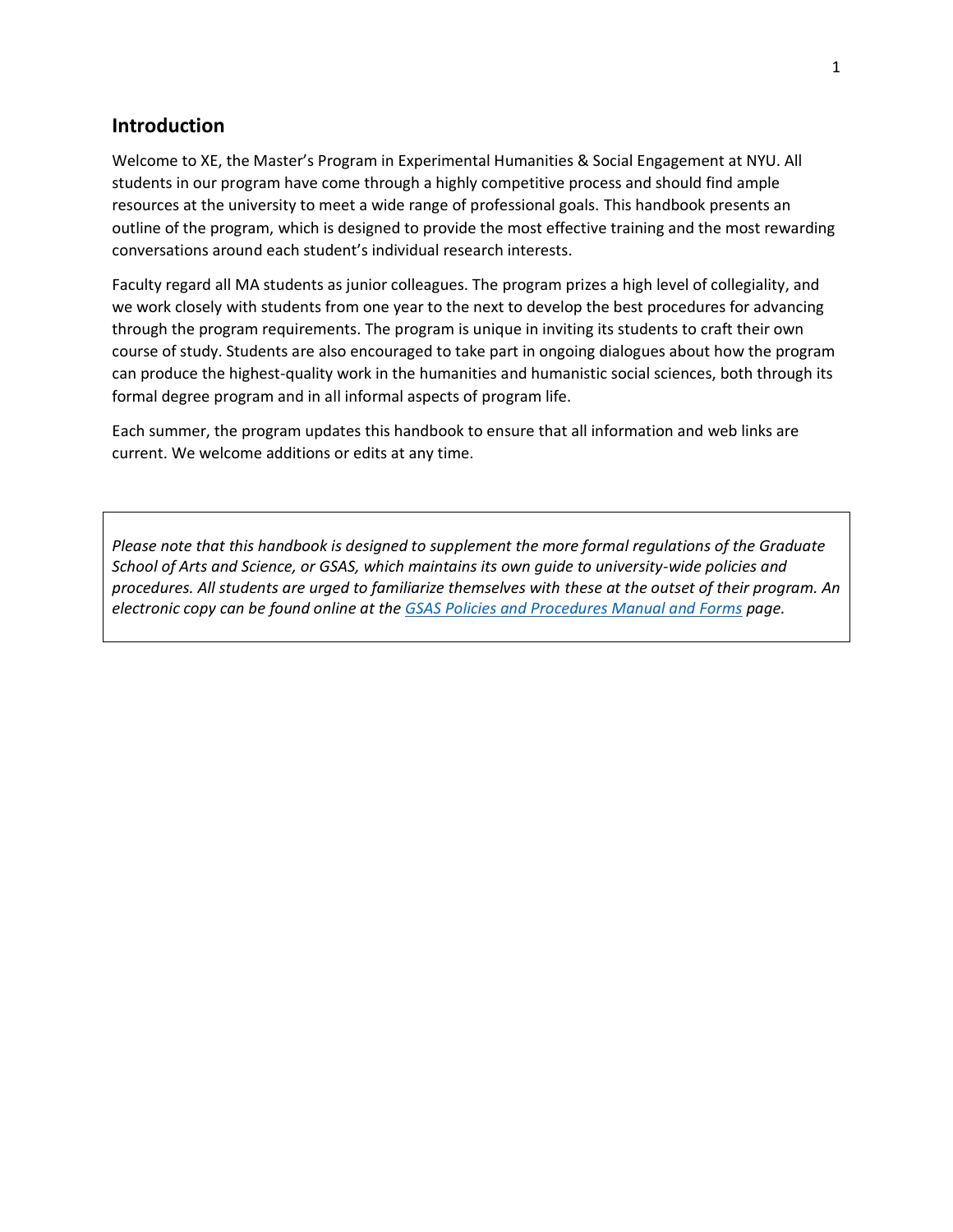## **The XE Curriculum**

#### **Program Requirements**

To qualify for the MA, students have a maximum of 5 years in which to:

- Complete 32 credits (or "points") of course work, of which 16 must be from XE courses with the CEH-GA prefix. All credits outside of XE must be graduate-level courses. Note that students may not exceed 32 credits.
- Satisfactorily complete a master's project in consultation with a faculty advisor and with the program's approval.
- Maintain a 3.0 GPA and remain in good academic standing

#### **Required Courses**

Of the 16 XE credits, 4 credits are required:

- CEH-GA 3015: Interdisciplinarity
	- o (3 credits, normally in the first semester)
- CEH-GA 3005: XE Master's Project
	- $\circ$  (1 credit, normally in the last semester)

#### **XE Courses**

A list of our current course offerings can be found online. Please check back each semester for updated course offerings.

Our courses are intended to offer models of interdisciplinary scholarship that are not readily available in other parts of the university, and they cover a range of fields including: literary theory, gender studies, anthropology, critical race studies, digital humanities, art history, urban studies, and environmental studies.

#### **Courses Outside of XE**

XE students are encouraged to take elective courses in any department or school at NYU, pending approval from the course instructor. If you have found a course that interests you and you are unable to enroll directly, please reach out to the professor to request permission to enroll, most often via an advance email. Some graduate-level courses are intended for doctoral students only, as in cases when professors seek extensive background in a given subject area. There is also a selection of courses in certain schools or programs, such as Tisch and Creative Writing, which are in high demand and are often difficult for outside students to access. But most courses are otherwise open to all masters and doctoral students, and you should find a wide variety of courses with which to customize your course of study.

When you email the instructor in advance, be sure to include an explanation of how the course fits into your academic plans. While some departments require permission codes to register for their courses,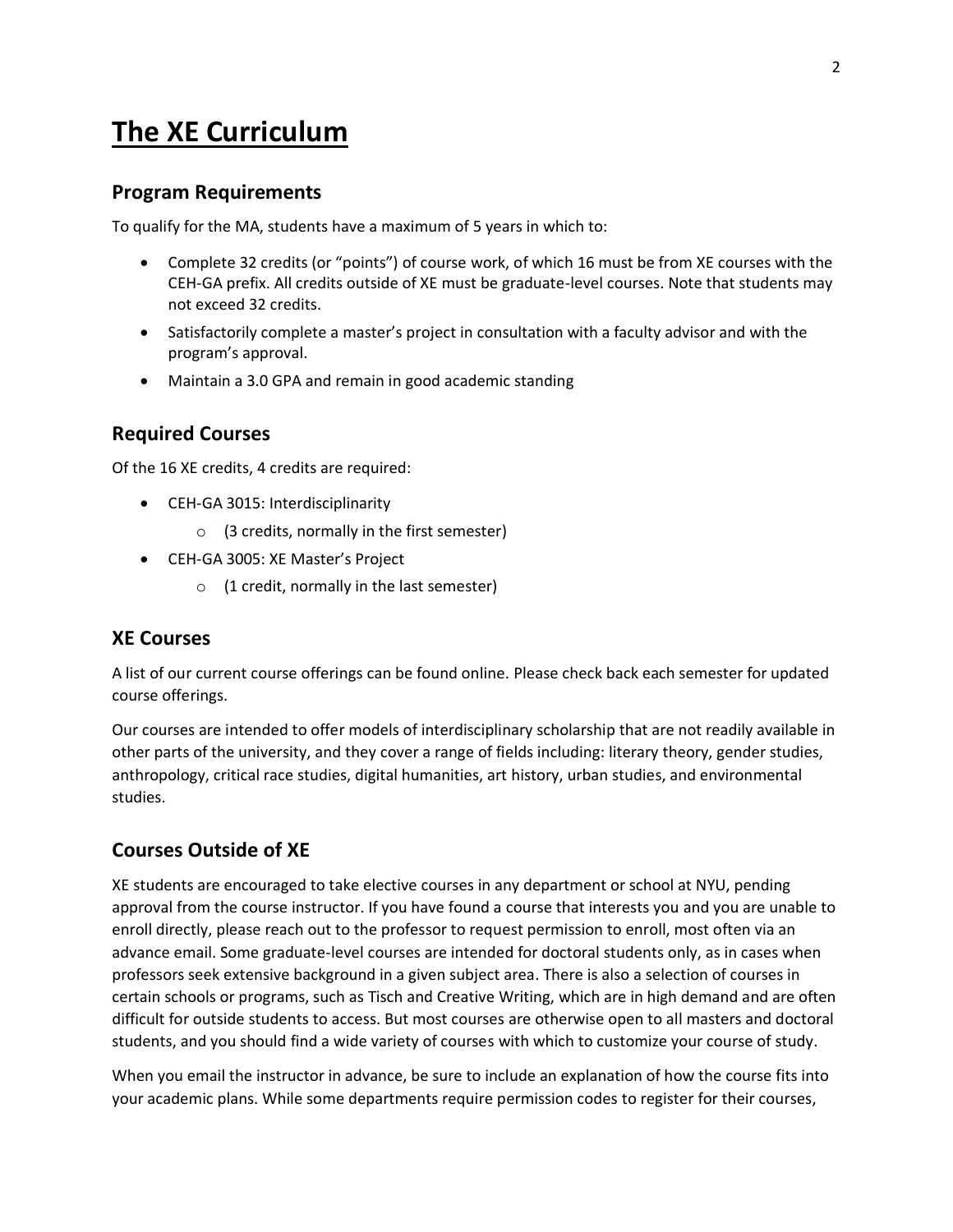for many you may register directly on Albert. As you reach out to faculty and staff across the university, please remember to be kind, courteous, and respectful in all of your communications. If you have any questions or concerns as you proceed, the faculty and staff at XE will be able to assist and support you.

Note that no more than 16 credits can be taken online.

## **Balancing Course Credits**

Courses offered through GSAS, NYU's Graduate School of Arts and Science, which includes XE, are normally 4 credits. The program actively encourages students to draw widely from all of NYU's resources. Note that many graduate courses on offer from other divisions, however, such as Steinhardt, Tisch, Tandon, or Wagner bear different credit amounts. Students should pay careful attention as they move through their program and work closely with their faculty advisor to organize the right balance of credits (at least 16 from XE; 32 total) toward the degree.

## **How to Find Courses Around the University**

Instinctively, most turn to the websites of departments and programs aligned to their interests. GSAS alone has a wide range o[f graduate programs.](http://gsas.nyu.edu/programs.html#1) However, the full range of current offerings can be found more quickly and easily via [Albert.](http://albert.nyu.edu/albert_index.html)

Instructions:

- 1. Choose: "Public Course Search"
- 2. at right, select the term in which you are interested. Wait for the wheel in the upper right corner to reset information;
- 3. for GSAS courses, choose "Graduate School of Arts and Science" in the school menu, and wait for the page to reset again;
- 4. from there, you can either survey all classes by clicking on the name of a given department or program, or you can do an expedited keyword search at top;
- 5. many students get this far and stop there. Instead, note that you can use this same system to search for a far wider range of courses in Steinhardt, Tisch, Wagner, and elsewhere.
- 6. For courses taken at SPS, or the School of Professional Studies, please consult in advance with your advisor, as the changing audience for these often-one-time offerings invites a wide range of both course form and content. Begin by ensuring that any course carries the -GC subject code (rather than the more common -CE code), which signals that it is a graduate-level course.

## **Independent Studies**

Should students find a professor willing to supervise independent research on a topic that is not available through regular course work, they may sign up for 1 to 4 credits of independent study. Independent Studies are typically for advanced work on a topic about which students have already taken a course during their time in XE, and about which no further courses are being offered. To apply for an Independent Study, the student must begin by approaching a faculty member (typically, someone the student has already taken a course with) to set up an exploratory, in person, conversation. If the faculty member consents, and if the conversation results in an agreement, that agreement must contain a detailed syllabus of topics, readings, and assignments outlining the plans and schedule that the student and their instructor have agreed upon for the semester.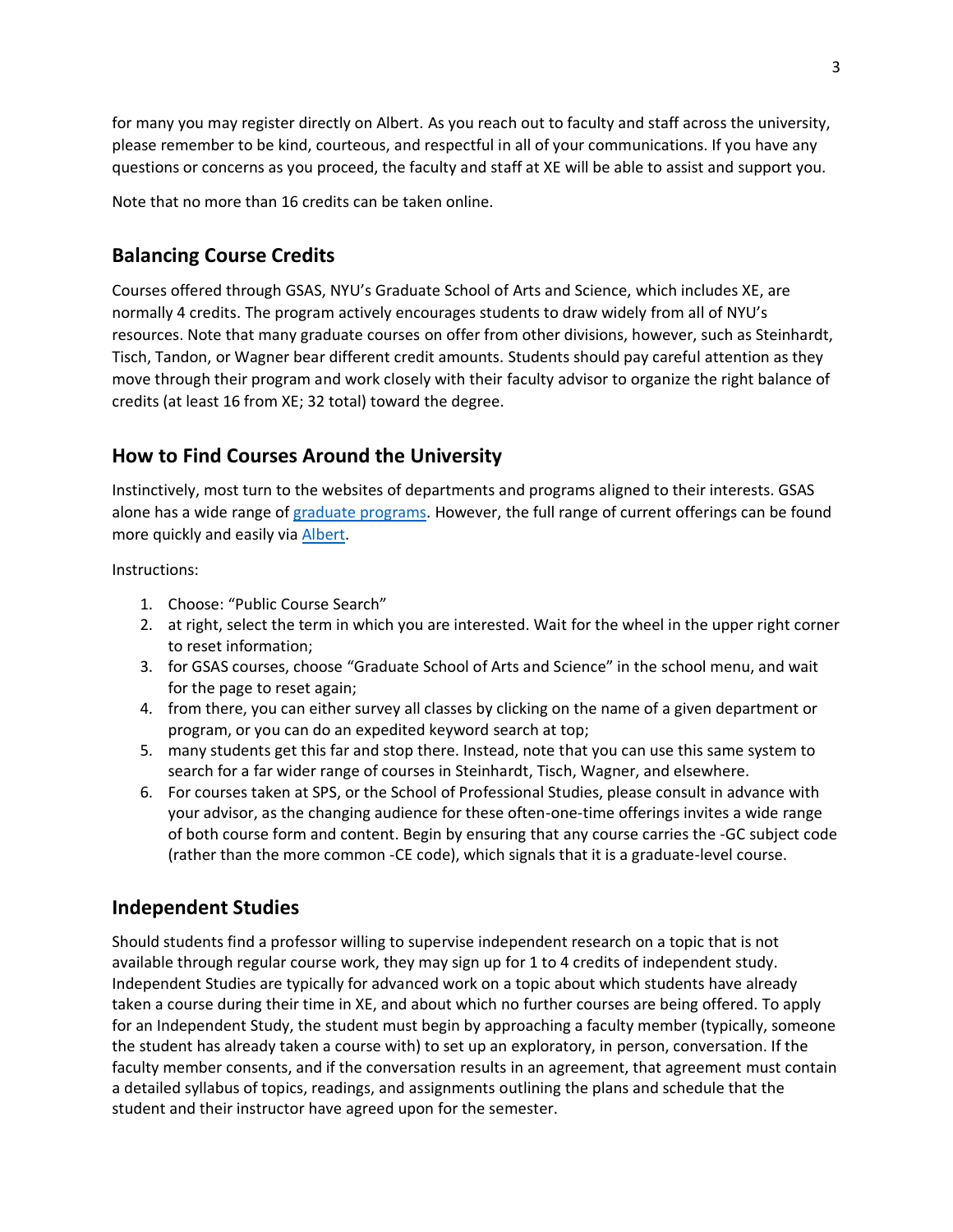Independent Study courses are normally undertaken with full-time faculty only; adjuncts may supervise upon approval by the Director. Please see "[Forms](https://as.nyu.edu/departments/xe/resources0/forms.html)" online to begin this process.

#### **Internships**

XE encourages all students to take advantage of the extraordinary range of professional resources around New York City as they advance their scholarship and post-MA plans. Internships—whether paid or unpaid—may serve as the basis for between 1 to 4 course credits.

While we are happy to discuss opportunities with students, students are responsible for obtaining their own internship placement and should consult the internship [guidelines](https://www.nyu.edu/students/student-information-and-resources/career-development-and-jobs/find-a-job-or-internship/important-considerations-before-accepting-a-job-or-internship.html) prepared by the Wasserman Center.

We encourage all students pursuing funding for internships to consider applying to the [Wasserman](https://www.nyu.edu/students/student-information-and-resources/career-development-and-jobs/find-a-job-or-internship/grants--scholarships---fellowships/wasserman-center-internship-grant.html) Center [Internship](https://www.nyu.edu/students/student-information-and-resources/career-development-and-jobs/find-a-job-or-internship/grants--scholarships---fellowships/wasserman-center-internship-grant.html) Grant.

#### Examples of Past Internships

Open Society Foundation Oxford University Press Himalayan Media Welfare Society American Museum of Natural History The United Nations Firelight Media Ugly Duckling Presse

#### Application and Instructions

To apply for internship credit, please complete and submit the [Internship Approval Form,](https://as.nyu.edu/departments/xe/resources0/forms.html) which includes a 500-word learning agreement detailing the description and duration of the internship and how it relates to your academic learning objectives.

The Internship Approval Form must be signed first by the on-site internship supervisor and then by the student's XE Faculty Advisor and the XE Director or Associate Director. The on-site supervisor must be a person with education and training in a relevant field of study to XE and must agree to provide XE with a written evaluation of the student's effort to the XE Director or Associate Director at the end of the internship.

Internship duties cannot exceed 20 hours per week during the fall and spring semesters. Full-time internships are only permitted during the summer (for a maximum of 4 credits).

A maximum of two internship courses may be taken for academic credit toward a GSAS degree.

A maximum of six credits in internship courses may be taken for academic credit toward a GSAS degree.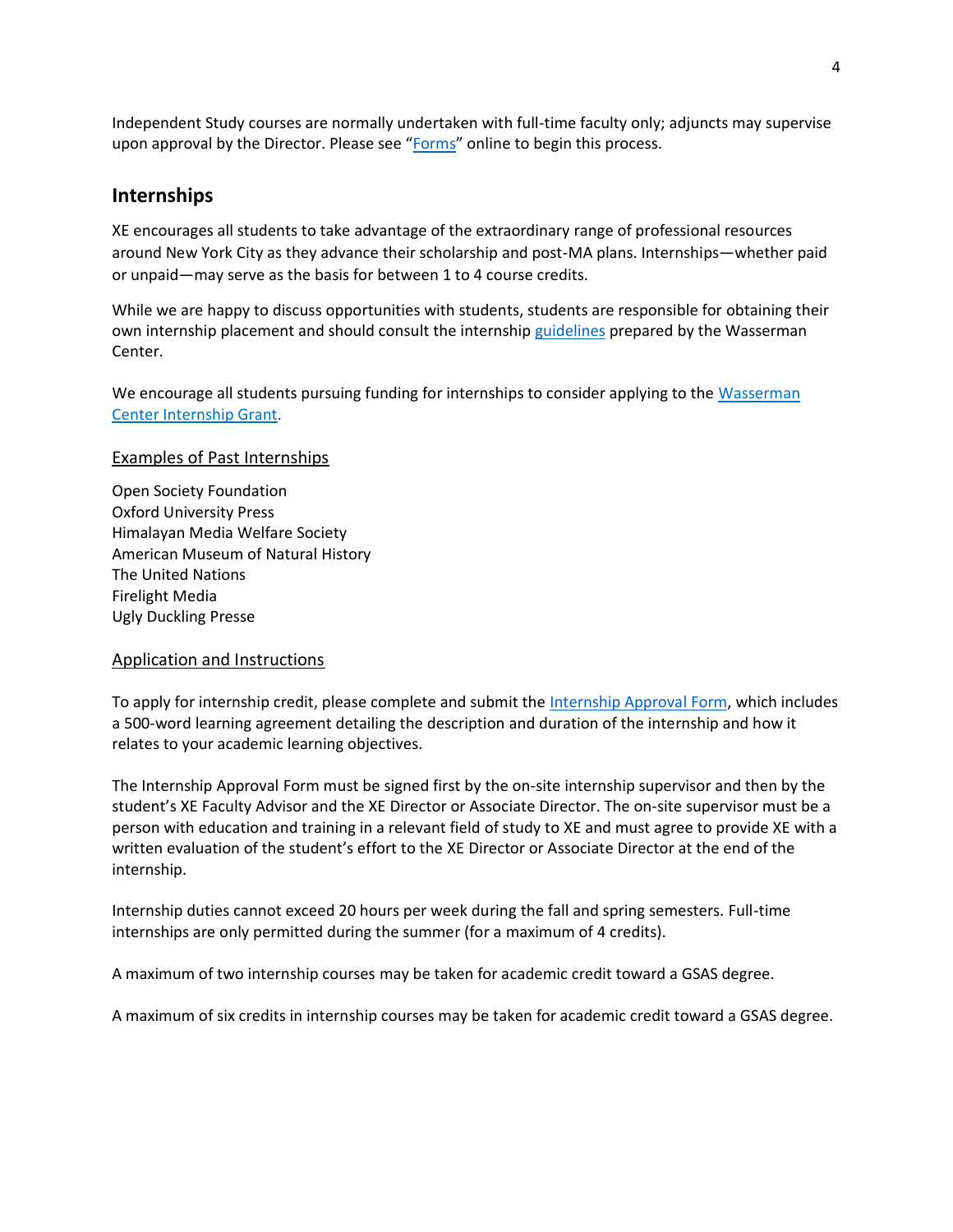#### Credits

Credit equivalency of 1-4 credits for the work in the internship will be determined in consideration with the XE Director or Associate Director. Note that any credits received for internships are subject to same tuition rate as all other course credits.

Typically, 5-10 hours of internship work per week, plus the submission of a 4-8 page report at the end of your internship is valid for consideration of 1-2 credits; 11-20 hours of internship work per week plus an 8-15 page report is valid for consideration of 3-4 credits.

#### Registration

Note that you will need to register both on Albert and with the Wasserman Center.

#### *On Albert:*

After you've submitted your completed Internship Approval Form, you will receive a course permission code to register for the XE Internship class, CEH-GA 3030, and will select the number of appropriate credits. Note that this class counts toward your credits to degree, tuition is charged according to each credit that you take, and your scholarship applies accordingly.

#### *With the Wasserman Center:*

Students completing an internship for credit are required to register their internship with the Wasserman Center at the start of the semester on [Handshake](https://nyu.joinhandshake.com/login?ref=app-domain) and complete a survey at the end of their internship. You can access the survey in one of two ways (please note that you must be a student user of Handshake; if you do not have a student user account, please email [handshake@nyu.edu\)](mailto:handshake@nyu.edu)

1) Follow this link to access the Non-Classroom Experiences Survey in

Handshake: [https://nyu.joinhandshake.com/surveys/35805.](https://nyu.joinhandshake.com/surveys/35805)

- You will be prompted to log-in to Handshake with your NYUHome netID username and password.
- Answer each question and ensure you select "submit" at the conclusion of the survey.

OR

- 2) Visit the Resources tab in Handshake.
- From your student account, click on "Career Center" (next to your name in the upper righthand corner).
- Select "Resources" from the drop-down menu.
- In the Resources Library, search for and select the thumbnail: [Non-Classroom](https://app.joinhandshake.com/articles/14039) Experiences [Reporting.](https://app.joinhandshake.com/articles/14039)
- Click into the thumbnail and follow the link to the survey in the description box.

#### **Grading**

Grading will be Pass/Fail and determined based on the student's reflection paper and the on-site supervisor's final report, which is due on the last day of classes for that semester. (See NYU's [Academic](https://www.nyu.edu/registrar/calendars/university-academic-calendar.html) [Calendar](https://www.nyu.edu/registrar/calendars/university-academic-calendar.html) for the exact date).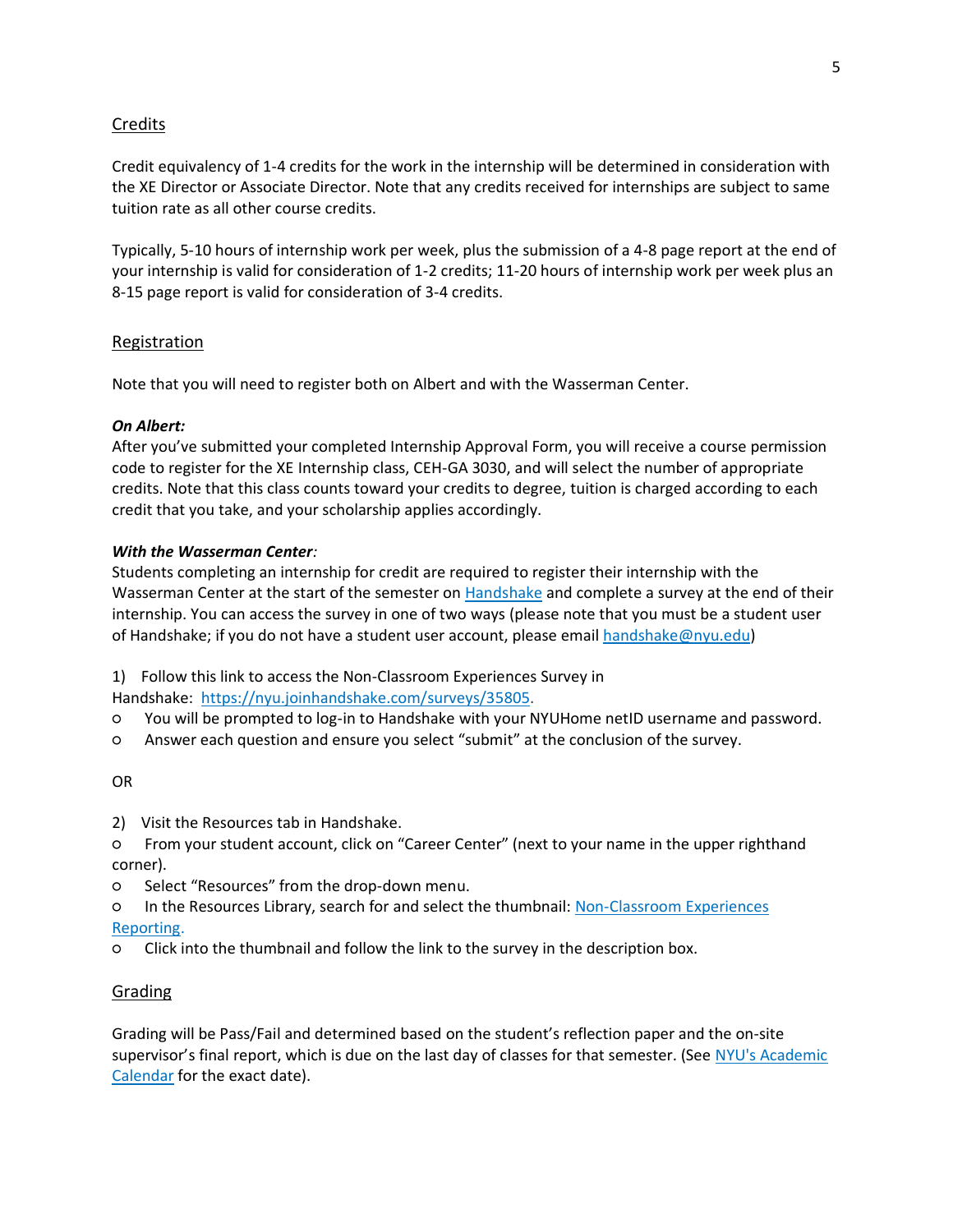*The reflection paper* should be approximately 1000 to 1500 words long, addressing the student's work and experience in the internship. It should list and briefly describe the main duties, projects, and activities that the internship involved, and then offer thoughts and reflections on these as educational and professional experiences: what value was derived from them, what shortcomings were discovered, and what was learned about the field of work to which the internship belongs.

*The final report* from the on-site supervisor should be at least 250 words long and must offer an assessment of how well the student performed the assigned tasks, activities, and duties. It may mention the student's particular strengths and contributions, as well as whatever shortcomings the supervisor observed. Any other kinds of comments are very welcome as well.

## **The Master's Project**

Students in the program may elect to pursue one of two options:

- a minimum 8,500-word academic research paper plus cover sheet, abstract, and bibliography;
- a creative project, designed in consultation with your thesis advisor, plus a minimum 2,500-word scholarly introduction, plus cover sheet, abstract, and bibliography.

Among examples of creative projects are: a collection of essays, short stories or poems, a novella, a film, a photographic portfolio, a graphic novel, a musical composition, a website, a curriculum, etc. The scholarly introduction offers any intellectual, historical, or aesthetic contexts that will help to situate it for an academic audience. This paper is not intended to be a personal, anecdotal reflection; rather, it must critically engage with the key discourses, issues, ideas, and texts that the student researched in the course of creating the work. Finally, it must be accompanied by a substantial bibliography.

Each completed Master's Project will be read and commented on by two people: the Master's Project Advisor (PA), and a Second Reader—normally a member of the XE faculty, appointed to that role by the Director of XE.

The assessment of each XE Master's Project is keyed to the project's unique research ambitions and intellectual stakes, as agreed upon by the student and the Master's Project Advisor. Within that frame, assessment of each academic research paper will reflect readers' view of how it does the following:

- makes a compelling and innovative claim.
- situates its central claim in relation to other scholarship and engages with other interpretations and claims.
- defines its key terms and explains the methods of the project.
- supports its claim through description, analysis, and interpretation of a well-chosen group of examples.
- draws from a sufficient number of relevant, reputable, and up-to-date sources.
- is logically argued and organized; has a discernible structure and effective transitions.
- is written in prose that is clear, precise, and grammatically correct.
- observes accepted academic norms of formatting and citation, using either MLA, Chicago, or APA style.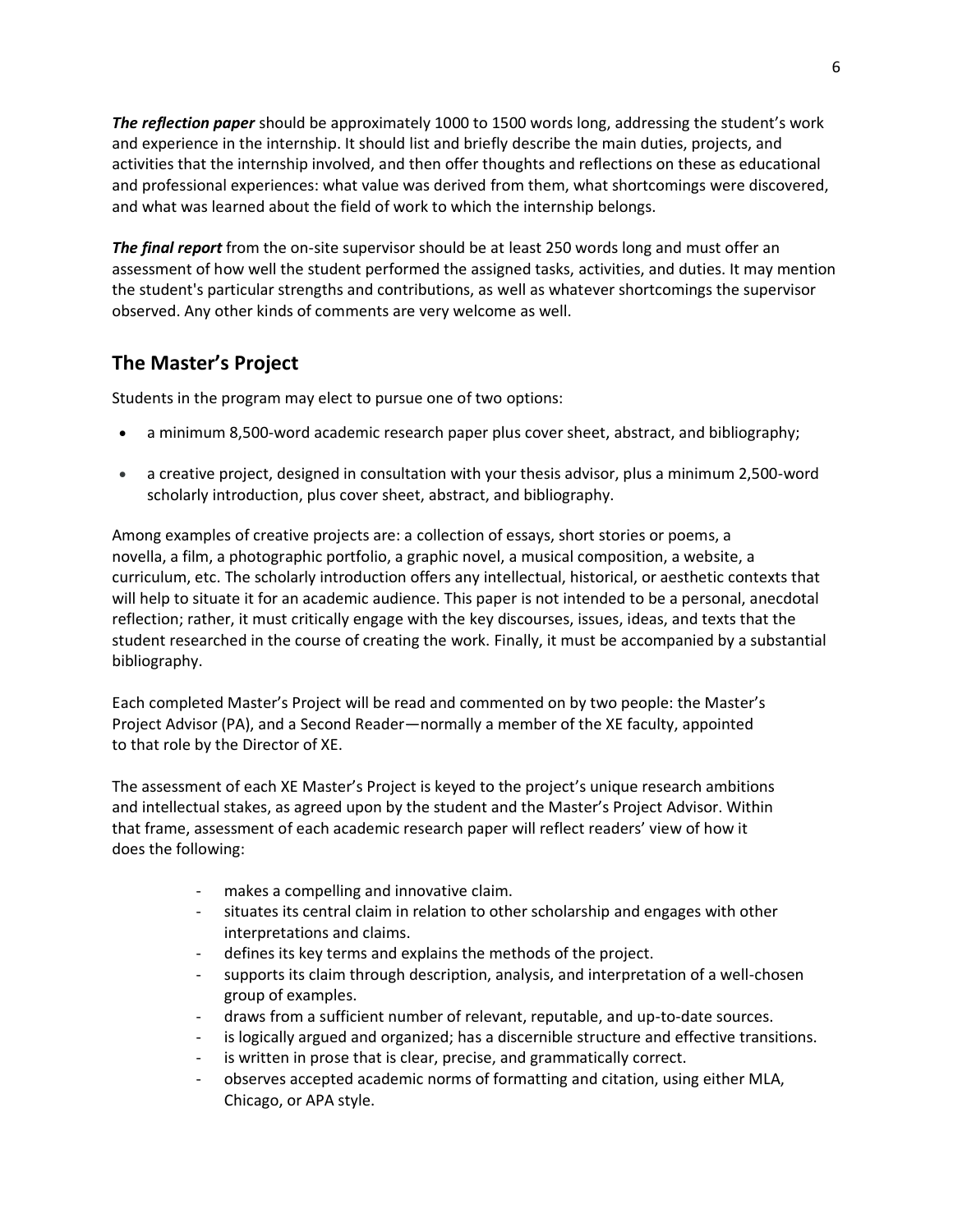## **Guidelines for a Collaborative Master's Project**

In addition to the general Master's Project Guidelines, the following additional guidelines apply to Collaborative Master's Projects:

- Collaborators must all be XE students, and all of them must be treating the project as the Master's Project required for the degree.
- A single Master's Project advisor must agree to oversee the work of the entire team and to provide individualized final assessments of each of the collaborator's work.
- The Master's Project Proposal must clearly explain and justify the essential role of collaboration for achieving the intellectual and creative goals of the project.
- The Master's Project Proposal must also address the scale of the work relative to the required parameters set forth for individual projects—i.e., an 8,500-word minimum academic paper, and a creative project with a 2,500-word minimum scholarly introduction—to indicate what each student is responsible for producing.
- Each student will produce a 1,000-word accompanying statement on the purpose and experience of collaborating. Each student will also submit an individual cover sheet and receive their own comments on the project from their first and second reader.
- The collaborators will be solely responsible for the working dynamic and shared responsibilities of work on the project. Neither the Master's Project Advisor nor members of XE faculty and administration will intervene to resolve disagreements or disputes; the collaborators must negotiate the dynamics of collaboration themselves.

## **The Master's Project Process**

1. Identify a full-time professor at NYU who is appropriate for your proposed project, and approach them to ask whether they are available to serve as your advisor. If you are unsure whom to approach, please consult with the Director, who may point you to faculty who might be a good fit for your project. The Advisory Board might also be a good resource to navigate programs across the university.

2. Complete the "Master's Project Proposal Form" available online via the program's [website,](https://as.nyu.edu/departments/xe/resources0/forms.html) have it signed by your Master's Project Advisor, and approved by XE. The approval form must be completed the semester before you plan to complete your master's project:

- For Fall: August 16\*
- For Spring: December 16\*
- For Summer: May 1\*

\*Or the next day on which the office is open, should these dates fall on a weekend or holiday.

3. Enroll in the XE Master's Project course during your last semester in the program. The 1-credit course is a Pass/Fail offering, and consists of regular meetings and feedback with your Master's Project advisor. Every spring, students will have the option of participating in the XE Symposium, where they can publicly share their research.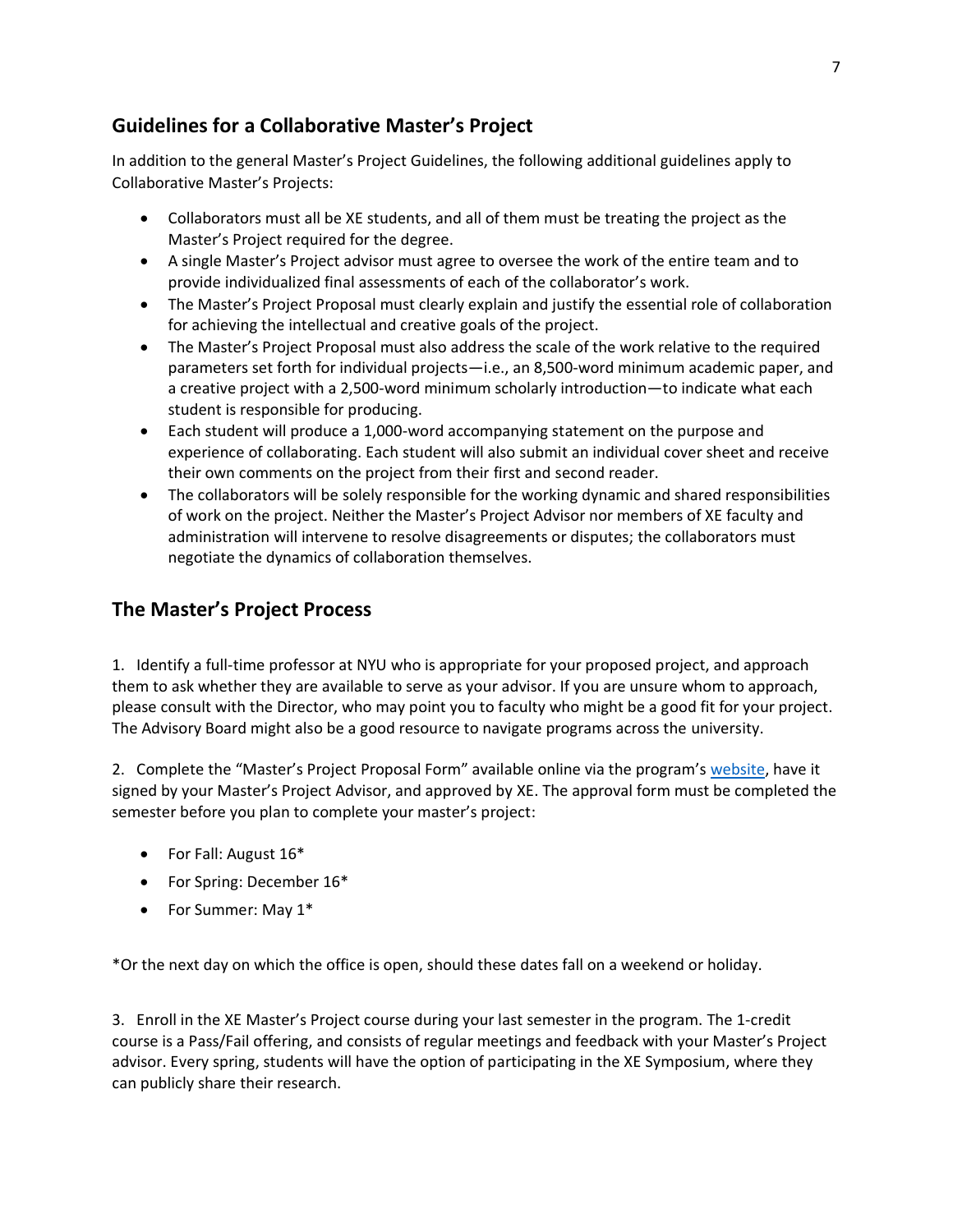4. Students working on approved Master's Projects are also strongly encouraged to enroll in the 2 point "Master's Project Workshop" (pass/fail only) which meets every two weeks and functions as a supportive intellectual community, brainstorming selected aspects of each member's project and process.

5. Final submission deadlines for the approved mater's project for GSAS graduation are as follows:

- May Graduation: May 1\*
- September Graduation: August 16\*
- January Graduation: December 16\*

\*Or the next day on which the office is open, should these dates fall on a weekend or holiday.

6. For most projects, the final submission includes:

a) hard copy of any manuscript-portions b) PDF copy emailed to the two advisors and to [xe@nyu.edu](mailto:xe@nyu.edu) c) signed title page d) abstract e) signed reader sheet f) blank reader sheet g) student exit questionnaire

Please see the "Forms" page under the "Resources" tab on the program web site for updated copies of all required documents.

## **Master's Project Advising**

Master's projects can be advised by any full-time faculty member at NYU, including faculty from XE or beyond. Adjunct faculty do not normally supervise MA projects, but approval from the Director may be sought in exceptional cases. The program encourages students to cast widely to find the right advisor, normally from among professors with whom they have already taken a course in their first year. Being proactive about taking courses with potential advisors in the first year is one key step in this process. The Advisory Board is another good resource. A faculty member who has agreed to work with you will devise a plan to research and will provide regular feedback on your work. Two readers formally approve the completed project. XE selects and assigns the second reader on the student's behalf.

## **Transfer Credits**

Any graduate-level courses taken prior to coming to NYU, that did not directly contribute to another master's degree, and that bear a grade of B or higher, are eligible for transfer to your XE degree. Students may transfer up to 8 credits from work done elsewhere.

Transfer credits are not automatic but, rather, are subject to review and approval by the Program Director and GSAS. Transcripts and copies of course syllabi should suggest direct relevance to a student's program of study at XE. The transfer of credits must be undertaken in the first year.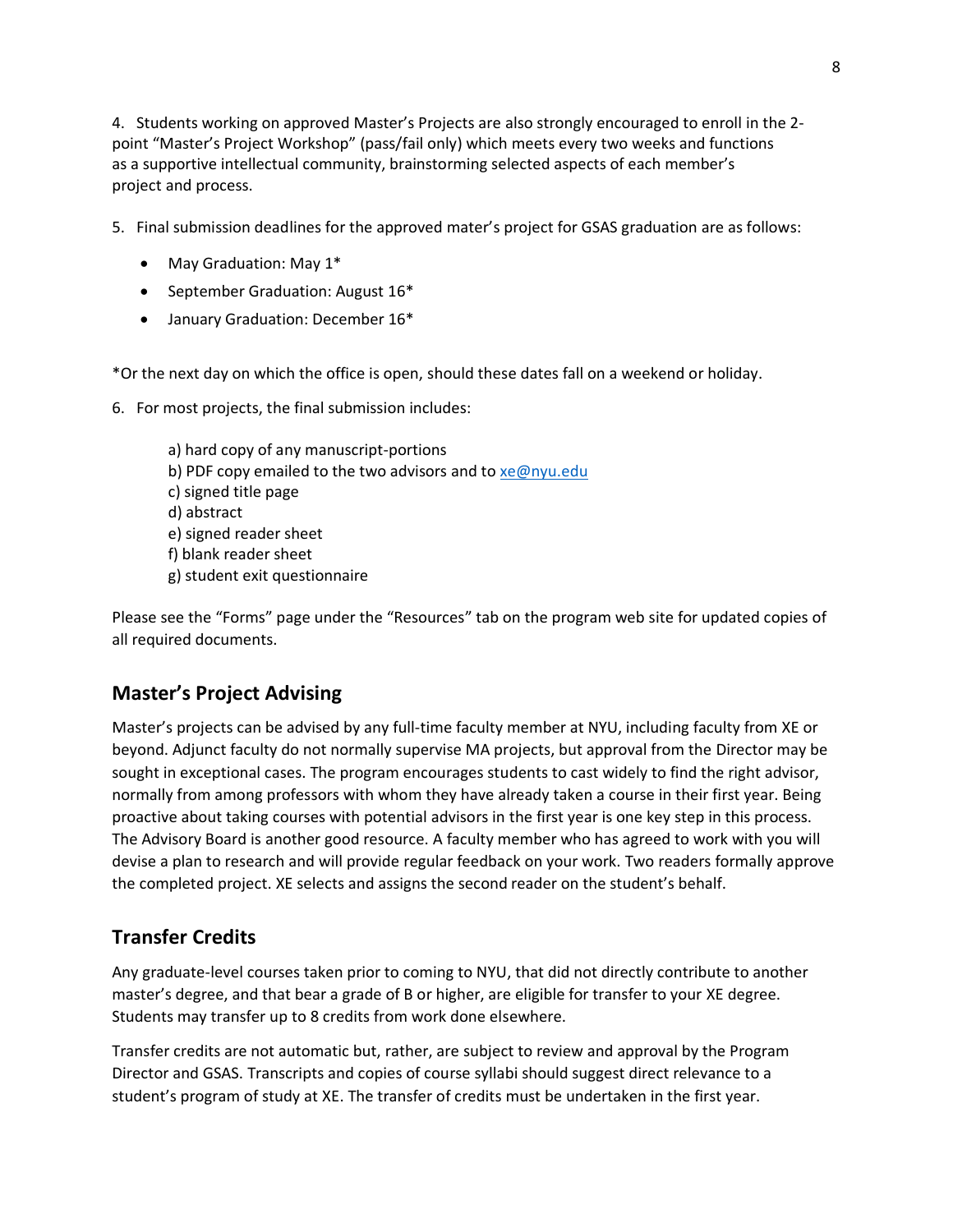#### **Dual Degree Program with LIU Library School**

XE students are eligible to apply for a dual degree with the Palmer School of Library and Information Science at Long Island University, a program that prepares subject specialist/scholar-librarians for careers in academic and research institutions or as information specialists in a specialized library or information center. The program grants an ALA-accredited Master of Science in Library and Information Science (M.S.L.I.S.) from LIU's Palmer School and a Master of Arts or Science from NYU's Graduate School of Arts and Science (GSAS).

Students must complete 24 points from NYU. Of those 24 points, 16 points must be XE courses including all required courses and the master's project. Students should consult directly with LIU for their specific requirements.

More information can be found on the Long Island University site under [Dual Master's with NYU](http://liu.edu/Post/Academics/~/link.aspx?_id=443C12E7AF464E9B848C60FB9C57CAB2&_z=z) and through NYU at [Library and Information Science Dual-Degree](https://gsas.nyu.edu/content/nyu-as/gsas/programs/library-and-information-science.html) Program.

#### **Certificate in Culture and Media**

XE students have the opportunity to apply for and earn both an M.A. in Interdisciplinary Studies (XE's degree) and an Advanced [Certificate](https://as.nyu.edu/anthropology/graduate/program-in-culture-and-media.html) in Culture and Media by completing an additional 10 graduate credits and the required sequence of courses.

XE students who are interested in this program must take "Culture and Media" in the first semester of their time at XE. Half-way through the course, they will be eligible to apply to continue in the Certificate Program. If admitted, they must earn a grade of B+ or better in all Certificate course-work in order to earn the Certificate.

For more information on the Dual Degree, including a sample schedule for completion, as well as the application form, please view the [document](https://as.nyu.edu/content/dam/nyu-as/ceh/documents/XE%20Dual%20Degree%20in%20Culture%20and%20Media.pdf) here.

#### **Typical Timelines to Degree**

The most common path through the program is a two-year degree. Cultivating a project, along with the network of professors and colleagues to help advance it, takes time. The sketch of semesters below presents a typical path to degree, but students who would like to be in residence in New York for one calendar year only, for example, can complete all credits over that time by taking courses in the January and Summer terms. Students who complete the degree while working may elect to take longer than four semesters. Many of our course offerings are held at night to accommodate working students. Overall, we encourage all students to complete their coursework according to a pace that best suits their professional and personal lives.

Students may take a maximum of 12 credits in a semester.

Semester 1 (11 credits)

XE core course Interdisciplinarity (3 credits) 1 XE course (4 credits) 1 elective (4 credits)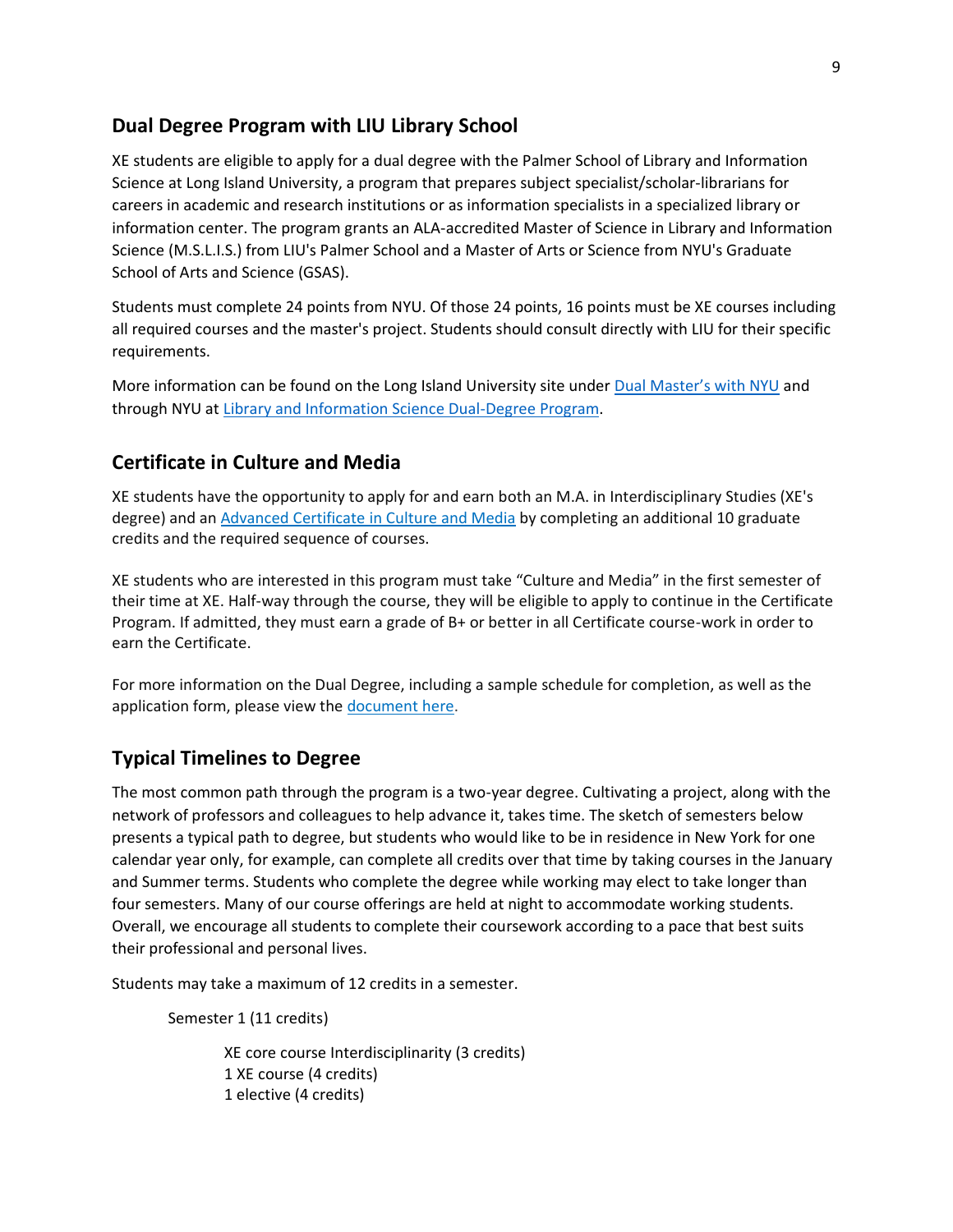Semester 2 (12 credits)

1 XE course (4 credits) 1 elective (4 credits) 1 elective (4 credits)

Semester 3 ( 8 credits)

1 XE course (4 credits) 1 elective (4 credits)

Semester 4 ( 1 credit)

XE Master's Project ( 1 credit)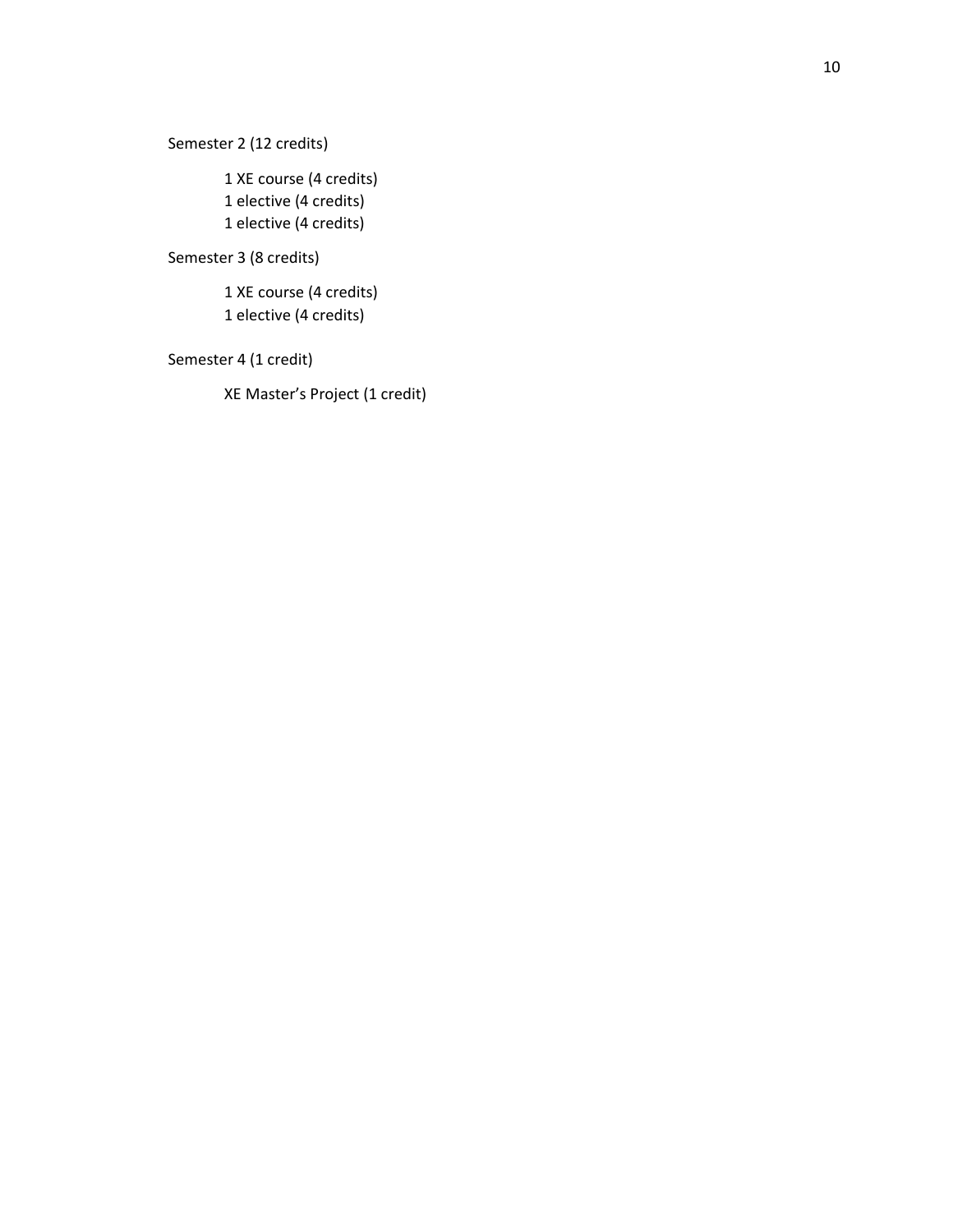## **XE Administration and Academic Policies**

#### **New Student Orientation**

There are a broad range of orientations made available to students upon admission to the program. In early summer, students receive notification of their visa requirements (for international students) and the Director or Associate Director will organize an advising session (either in person or by phone) in order to line up general introductions and discuss course selection.

Recommended on-campus orientation events include:

- a GSAS orientation for students in all MA programs, normally held the third week of August, details available on th[e GSAS Orientation page.](https://gsas.nyu.edu/content/nyu-as/gsas/student-life/gsas-orientation.html)
- a XE orientation, normally held the week before Labor Day, where students are introduced to all faculty, library staff, representatives from the Master's College, and career services officers from the university.

### **Academic Advising and Course Registration**

In their first semester at XE, every student is assigned a Faculty Advisor. The Faculty Advisor is the person with whom you discuss your academic trajectory and your academic and professional goals.

Students are expected to meet with their Faculty Advisor prior to the start of each semester to review their course choices and degree progress. In advance of their advisement sessions, students must complete a "[Course Advising Form](https://as.nyu.edu/content/dam/nyu-as/ceh/documents/Course%20Advising%20Form%209.25.20.pdf)" and bring it, along with an unofficial copy of your transcript (available via Albert), to the meeting (or share it electronically before). This form indicates how many coursework points a student intends to take, which affects how they are billed by the Bursar's office. Students who are unable to meet in person may organize a phone session. For courses that require permission codes to enroll, these are conveyed to the student after the course choices are logged.

Students are encouraged to make further advising appointments with their Faculty Advisor to address questions or discuss academic plans, including those related to the final master's project. The Faculty Advisor can also help you identify potential advisors for your master's project and to guide you toward opportunities throughout the university.

## **Registration through "Albert"**

Students receive instructions from GSAS on registration procedures. NYU's "Albert" system allows students to change address information, view transcripts, review financial aid information, and register for courses. Students can access Albert through the [NYUHome page.](https://globalhome.nyu.edu/group/nyu-home/) First-time users will be asked to activate their NYU NetID. To access Albert, log on to NYUHome, click the "Academics" tab, then click "Student Login" on the left of the page. Albert can also be accessed directly by going to [http://www.albert.nyu.edu.](http://www.albert.nyu.edu/)

Please note that it can take several weeks from the time you register for courses for your scholarship to be applied to your account. You may wait to pay your bill until the scholarships post following the billing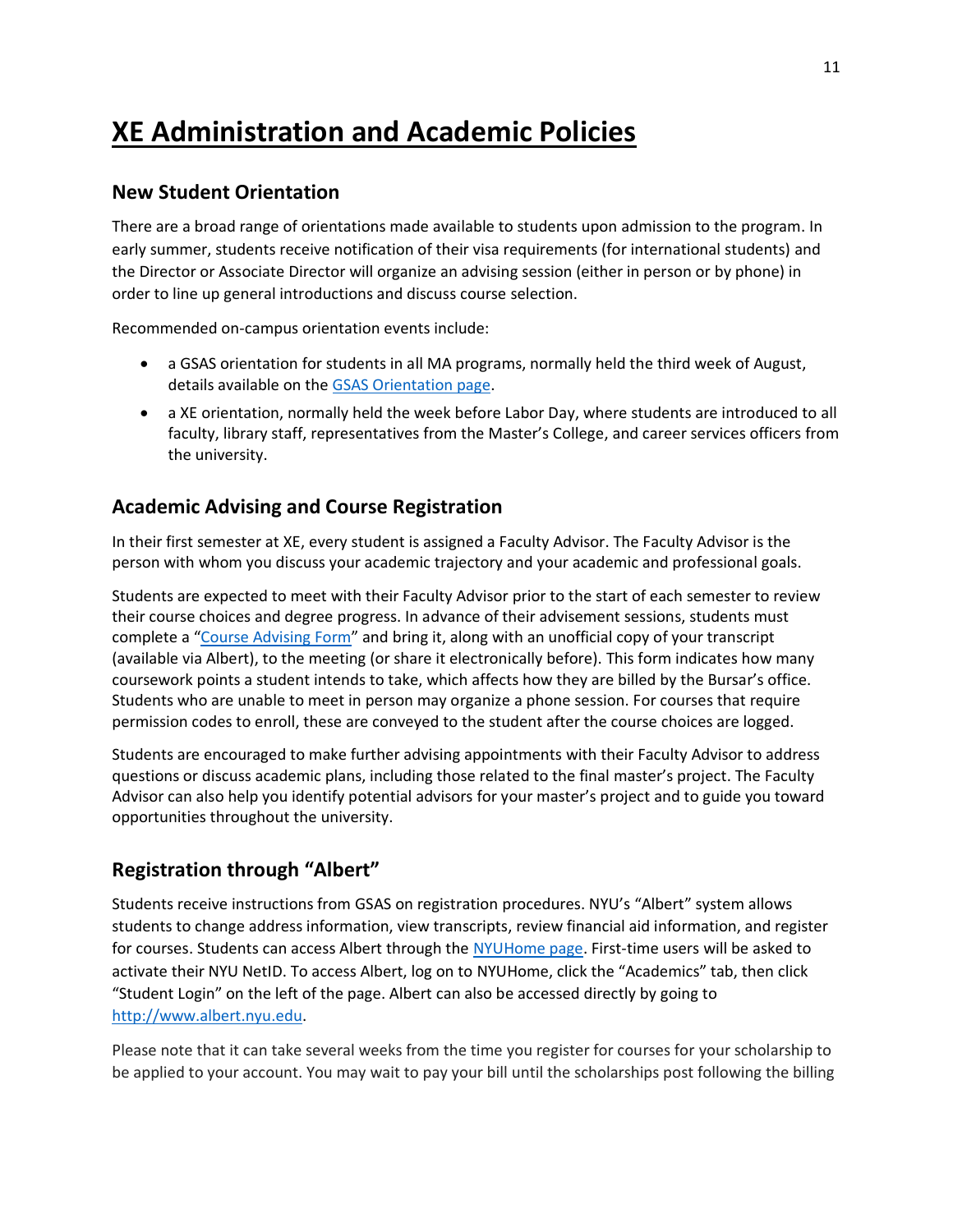date so long as you are sure to pay it before the listed payment due date to avoid being de-enrolled. Please refer to the [Graduate Billing and Payment Due Dates](https://www.nyu.edu/students/student-information-and-resources/bills-payments-and-refunds/billing-and-payment-due-dates/graduate.html) here.

If the number of credits you planned to take has changed since your advising session, please be sure to inform us as soon as possible so we can update your award.

## **NYU Academic Calendar**

As you go through the program, please pay regular attention to the [Academic Calendar,](https://www.nyu.edu/registrar/calendars/university-academic-calendar.html) which contains key information regarding semester start and end dates, holidays, and registration timelines.

### **Grades**

XE courses use the grade ranges listed below.

| Letter                     | Range     |
|----------------------------|-----------|
| A (highest grade)          | 94-100    |
| А-                         | $90 - 93$ |
| B+                         | 87-89     |
| B                          | 84-86     |
| B-                         | 80-83     |
| C+                         | 77-79     |
| C                          | 74-76     |
| C- (minimum passing grade) | 70-73     |
| F                          | $0 - 69$  |
|                            |           |

P (Passing) W (Withdrawal)

I (Incomplete) NR (No record/no grade submitted)

Like all students at GSAS, XE students are required to remain in good academic standing, which means maintaining a GPA of 3.0 or higher and successfully completing at least two thirds of points attempted at NYU. Students who do not maintain good academic standing may be placed on academic probation. For specific details on good academic standing and circumstances in which students may be placed on academic probation, please refer directly to the [GSAS Policies and Procedures Manual.](https://gsas.nyu.edu/content/dam/nyu-as/gsas/documents/policies-and-procedures-and-forms/PP%20Manual%20Final%202021.pdf)

## **Withdrawing from a Course**

A grade of "W" represents official withdrawal from a course within the dates set each year by the Office of the Registrar, as listed on th[e Academic Calendar.](https://www.nyu.edu/registrar/calendars/university-academic-calendar.html)

Any course dropped during the regular "Add/Drop" period means that the course will not appear on a student's record.

Any course dropped following the Add/Drop period, but during the window set for "W," will retain the course on the transcript. Students must get permission from their departments and Graduate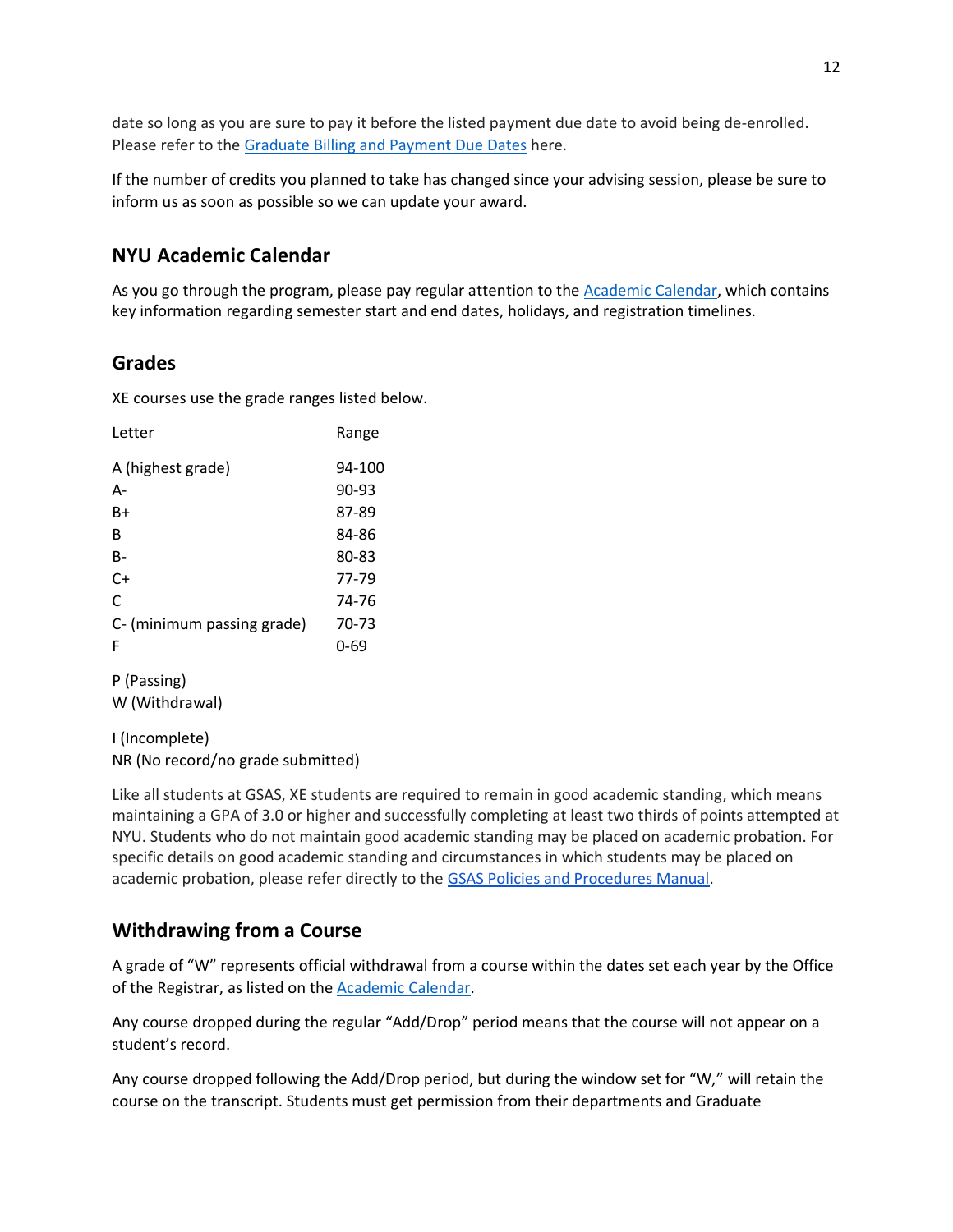Enrollment Services to withdraw from a course after the deadline for dropping. Any tuition refund will be in accordance with the published refund schedule for that semester. To request a Course Withdrawal, please follow NYU's online [class withdrawal instructions.](https://www.nyu.edu/students/student-information-and-resources/registration-records-and-graduation/registration/registering-on-albert/request_class_withdrawal.html)

If a student misses this window for formal withdrawal, the course is assessed for a grade. No exceptions are made.

## **Absences from Class**

Should students have cause to miss a class for any reason, and especially in the case of illness where a student may seek allowances for submitting work late, email the instructor as early as possible before, rather than after, the class session or due date. In fairness to all students, notes from a doctor's office or university health center are required before an instructor can consider any request for exceptional consideration. Regardless of the cause of your absence, it is important to stay in regular communication with your professors and to make up the work from any classes missed.

## **Religious Observance and Class Attendance**

As a nonsectarian, inclusive institution, NYU policy permits members of any religious group to absent themselves from classes without penalty when required for compliance with their religious obligations. The policy and principles to be followed by students and faculty may be found online at the [University](https://www.nyu.edu/about/policies-guidelines-compliance/policies-and-guidelines/university-calendar-policy-on-religious-holidays.html)  [Calendar Policy on Religious Holidays.](https://www.nyu.edu/about/policies-guidelines-compliance/policies-and-guidelines/university-calendar-policy-on-religious-holidays.html)

## **Incomplete Grades**

Incompletes for a course grade are at the discretion of the professor and must be requested prior to the close of a course. As all students are graded not only on their work but also on their ability to plan and complete assignments in a given time period, the granting of incompletes hinge on extraordinary circumstances such as illness or personal life events rather than the challenge of balancing a full course load. If granted, professors set a new deadline for submission of all final work, normally within one month of the end of term. Incompletes must be completed by the end of the following semester.

Formally, an unresolved grade of "I" reverts to "F" one year after the beginning of the semester in which the course was taken unless an extension has been approved in advance by the Office of Academic and Student Affairs (OASA) at GSAS.

All students are responsible for familiarizing themselves with, and following, XE's Incomplete policy:

- 1. There is no such thing as an "automatic incomplete." Students who do not complete course work within the schedules announced by their professor risk failing the course or getting a commensurately lower grade.
- 2. Incompletes are granted at the discretion of the professor **and must be requested, in writing through the program's [Incomplete Request Form](https://as.nyu.edu/departments/xe/resources0/forms.html)** before the last day of class, and before the missing work is due.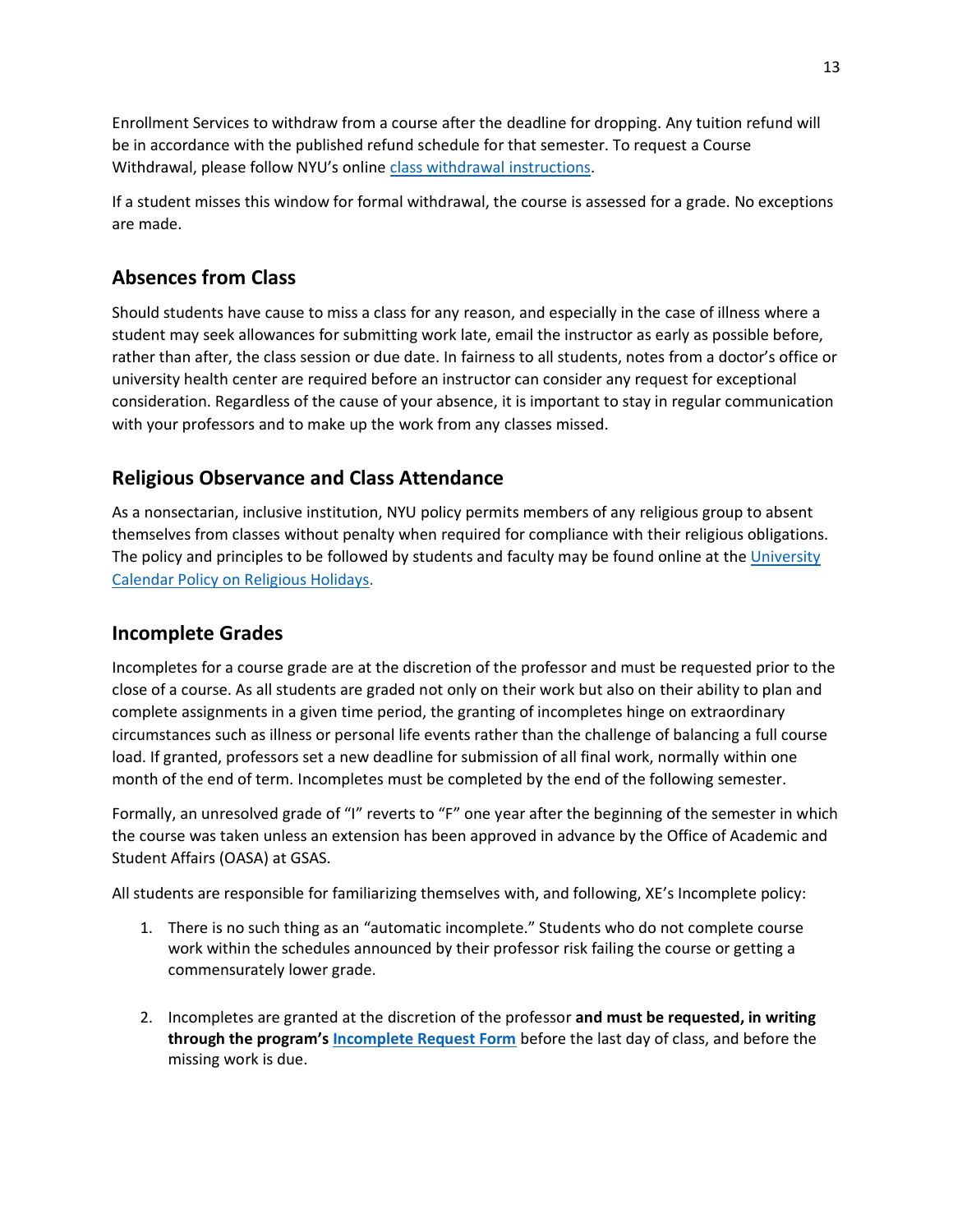- 3. If granted, an incomplete must be cleared by the time set by the instructor and noted on the Request form. New deadlines for submission of all final work are normally within one month of the end of term.
- 4. Please note that adjunct professors are not in the same position as full-time faculty to grant incompletes, as they cease being employees of the university once the term closes.
- 5. A grade of Incomplete **turns into an "F" one year after the beginning of the semester in which the course was taken** unless an extension is approved by the Office of Academic and Student Affairs. To apply for an extension, the student must fill out the [Graduate School's Extension](https://gsas.nyu.edu/content/dam/nyu-as/gsas/documents/policies-and-procedures-and-forms/writeable_extension_of_incomplete.pdf)  [Request Form,](https://gsas.nyu.edu/content/dam/nyu-as/gsas/documents/policies-and-procedures-and-forms/writeable_extension_of_incomplete.pdf) which requires (1) an explanation of why the Incomplete was not cleared within the stipulated one year period), (2) approval signature from the course instructor, (3) approval signature from the student's Faculty Advisor. This request **must be submitted before the end of one year from the beginning of the semester in which the course was taken**.
- 6. To be in good standing, GSAS requires that students maintain a minimum GPA of 3.0 and must successfully complete 66% of credits attempted while matriculated in a GSAS program.
- 7. Students may not audit the course, officially or unofficially, as a means of completing an incomplete grade.
- 8. A student is not permitted to graduate with an incomplete on their transcript.

## **Full-Time / Half-Time Equivalency**

NYU designates full-time status automatically to students enrolled in a minimum of 9 points in one semester (the two summer sessions combined are regarded as one semester). Half-time status is defined as enrollment in at least 4.5 points in one semester.

For students who are completing their program on a part-time basis with reduced load from one semester to the next, or for those close to completing nearly all their credits, equivalency is the formal route to maintaining insurance, student loan, scholarship or visa status.

Students who have completed all coursework, but not the thesis, or who have taken a leave of absence, should consult the next section on Maintenance of Matriculation.

To qualify for full-time equivalency (FTE) you are expected to spend no less than 30 hours per week on a combination of course work and/or appropriate activity required by the program. To qualify for halftime equivalency (HTE), you are expected to spend no less than 15 hours per week on program activity.

Students may request to be certified as having FTE or HTE in a given semester without enrolling in the minimum required points if you are:

- working full time on the thesis and registered for the XE Master's Project course;
- interning to fulfill the internship requirement for the degree;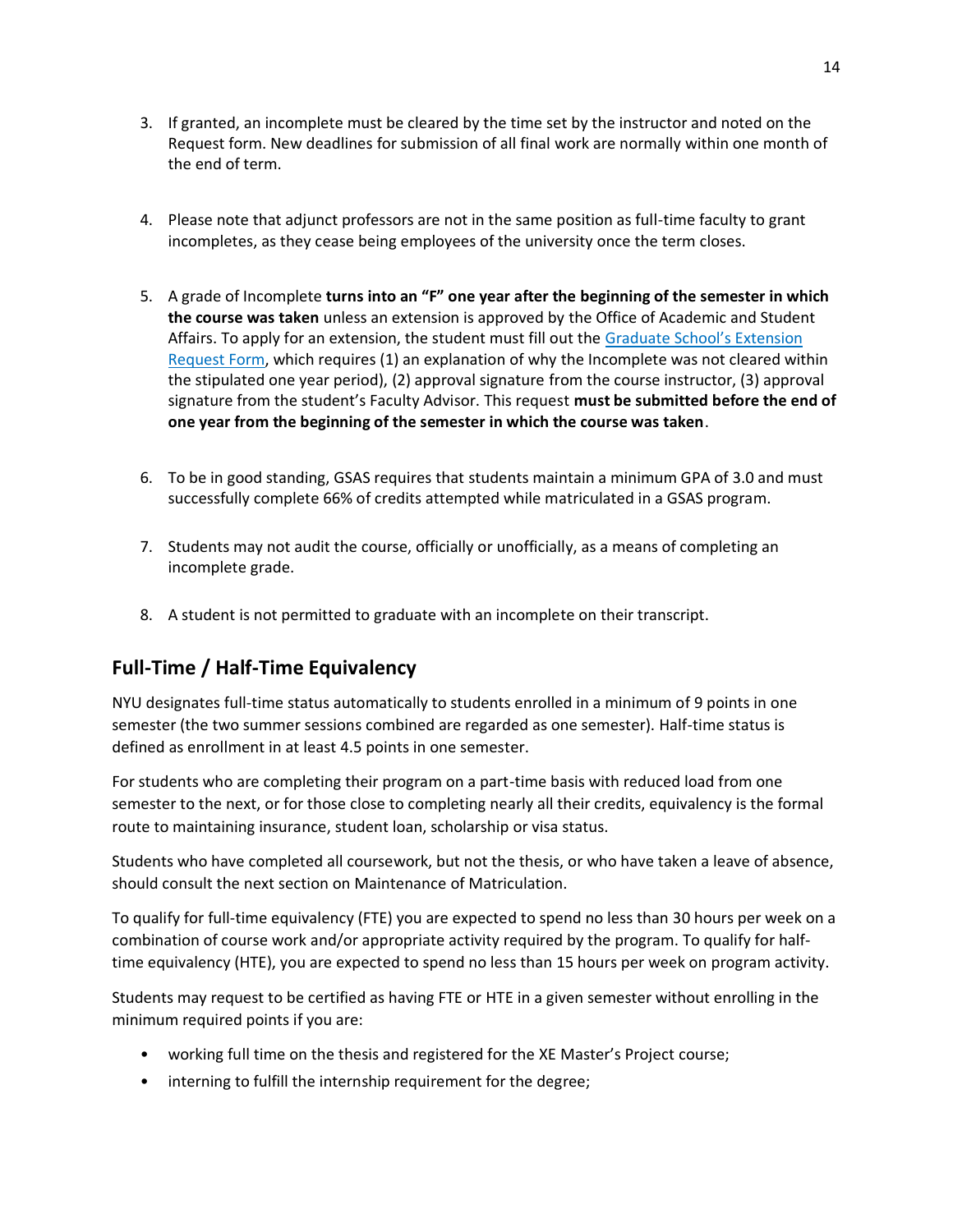• in the last semester of study and needs fewer than 9 or 4.5 points of coursework to complete the degree.

Students who wish to apply for equivalency must submit the "[Application for Equivalency](https://as.nyu.edu/departments/xe/resources0/forms.html)" before the first day of classes in the semester for which status is requested. Students must be registered for courses or Maintenance of Matriculation before equivalency can be posted on their record. Equivalency is updated every semester and must be requested every semester that it is needed. The program and school will not be held liable for any loans returned to the lender as a result of late processing of the equivalency application; students are fully responsible for investigating the terms, conditions and deadlines related to their loans. International students who request FTE should contact OGS directly to confirm they are making sufficient academic progress to satisfy their visa requirements.

## **Maintenance of Matriculation**

Students are required to enroll in coursework every fall and spring semester until they have completed their degree requirements. Students who have completed their coursework but who have not yet submitted the Master's Project must register for MAINT-GA 4747.001, "Maintenance of Matriculation." This carries a fee each semester of approximately \$1000. Payment of the fees entitles students to use the libraries and other research facilities, consult faculty members, and participate in university activities. International students who register for MM should contact OGS directly to confirm they are making sufficient academic progress to satisfy their visa requirements.

## **Leaves of Absence**

A student in good standing who is obliged to withdraw temporarily for reasons beyond their control, due to national service, serious illness, or compelling personal reasons may request a leave of absence from the Director or Assistant Director, who then seeks approval from GSAS. If the leave of absence is approved, the student's status is maintained, and readmission is assured at the end of leave.

The following considerations apply:

No maintenance of matriculation fees accrue during an approved leave;

A leave may not exceed one year;

A student on leave is ineligible for full-time or half-time equivalency.

International students on leave generally are not permitted to remain in the U.S. for any type of leave other than medical.

While on leave, students may not make use of any University resources. Students may continue for up to one year in the student health insurance plan at their own expense.

While on leave, a student may not enroll in any other universities for the purpose of transferring credit earned there toward the NYU degree.

Please consult the GSAS Policies and Procedures Manual for further information.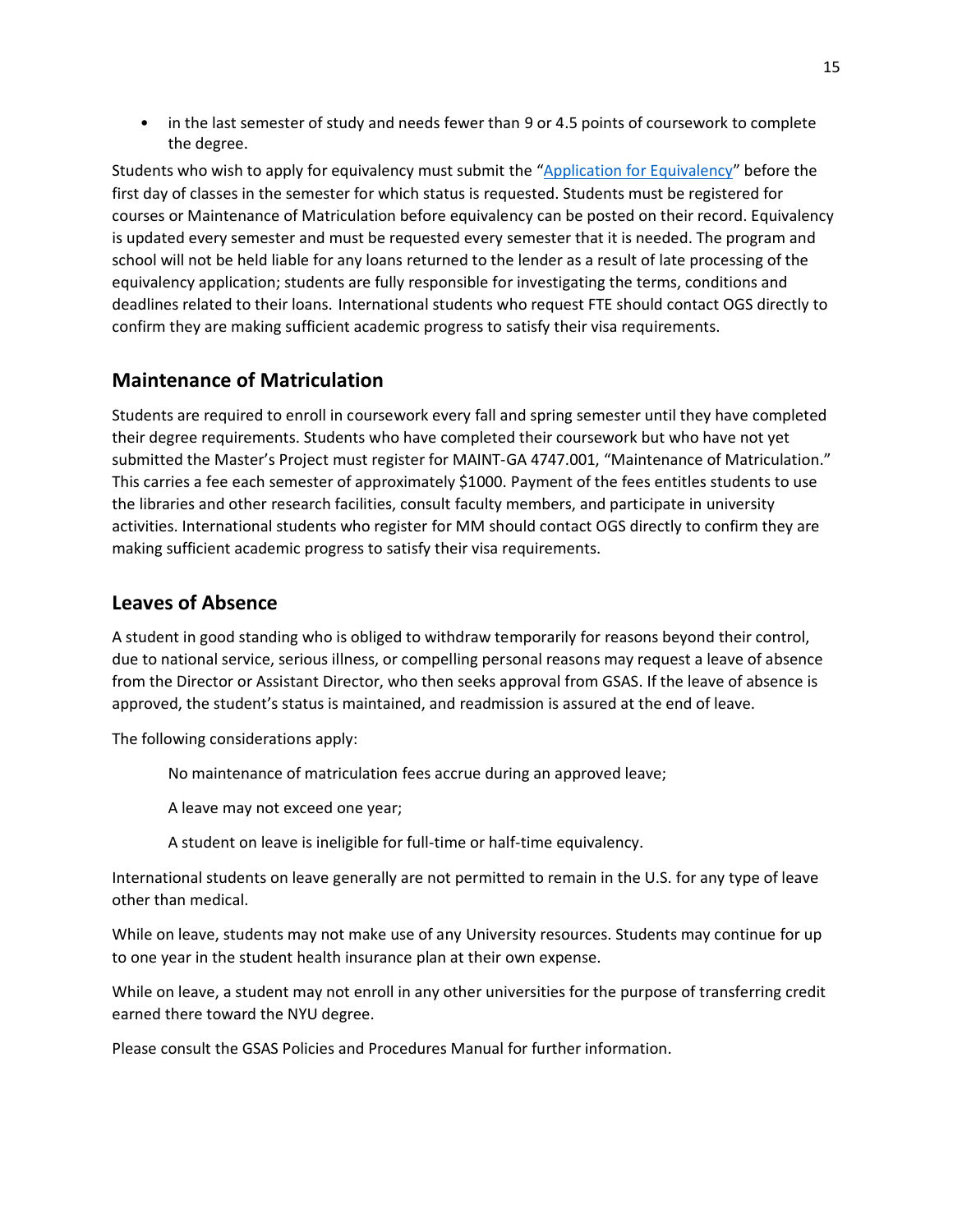## **GSAS Statement on Academic Integrity**

In creating new knowledge, scholars in all fields receive, adapt, and build on the ideas and findings of others. Responsible scholarship demands that we study, discuss, and master the work of our intellectual forbearers; it also demands that we fully acknowledge their contributions in our own scholarship.

As a student in the Graduate School of Arts and Science (GSAS) at New York University, you have become part of a longstanding community of significant research and learning. The university understands and expects that you pursue your studies and research in ways that conform to the standards of scholarly practice both at NYU and in the greater academic community.

Plagiarism – representing the work of others as one's own – is a very serious violation of the intellectual trust that forms the basis of this scholarship. All members of our academic community are expected to cite fully and appropriately in their own work the ideas, findings, and words of others. We are all expected to report truthfully the results of our research. And we are expected to be honest in the preparation and grading of all papers, assignments, and examinations.

GSAS and the Faculty of Arts and Science (FAS) do not tolerate breaches of these and other widely accepted scholarly standards. Should such a breach occur, a student or faculty member with knowledge of the facts is obligated to file a complaint with the relevant department chair or program director. A meeting with the student will be held in the department or program in which the student is enrolled and, if a violation has occurred, a sanction, ranging from censure to termination, will be issued. Should the student not agree with the determined sanction, the case will then be referred to the FAS Committee on Discipline for consideration. A repeat offense will result in termination from the Graduate School.

The full policy on issues of academic misconduct may be found in Section 8 of the GSAS Policies and Procedures Manual. This manual outlines the rules of conduct regarding matters of academic integrity and should inform your conduct in all academic work, including your interactions with others in academic settings. The manual does not and cannot cover all possible areas of academic integrity. Should it fall short in answering your questions, you should speak to your research advisor and/or to your department faculty and staff to obtain the information that you need to represent yourself and your work in accordance with the highest standards of academic integrity.

## **Working with Human Subjects**

Each year several of our students do sustained fieldwork with communities of different kinds. When your research leads to publication or becomes part of a program of public outreach, in which you offer conclusions about the lives of others, you enter a key ethical terrain where it is your responsibility to protect those with whom you are working. Fortunately, NYU has UCAIHS, the University Committee on Activities involving Human Subjects, sometimes also known as the IRB, or Institutional Review Board, for short. If you require approval, please note that permission must be obtained in advance and in conjunction with a faculty advisor.

If you are unsure whether your project requires IRB review, start with [NYU's IRB Decision Tree](https://www.nyu.edu/content/dam/nyu/research/documents/IRB/IRBDecisionTree.pdf).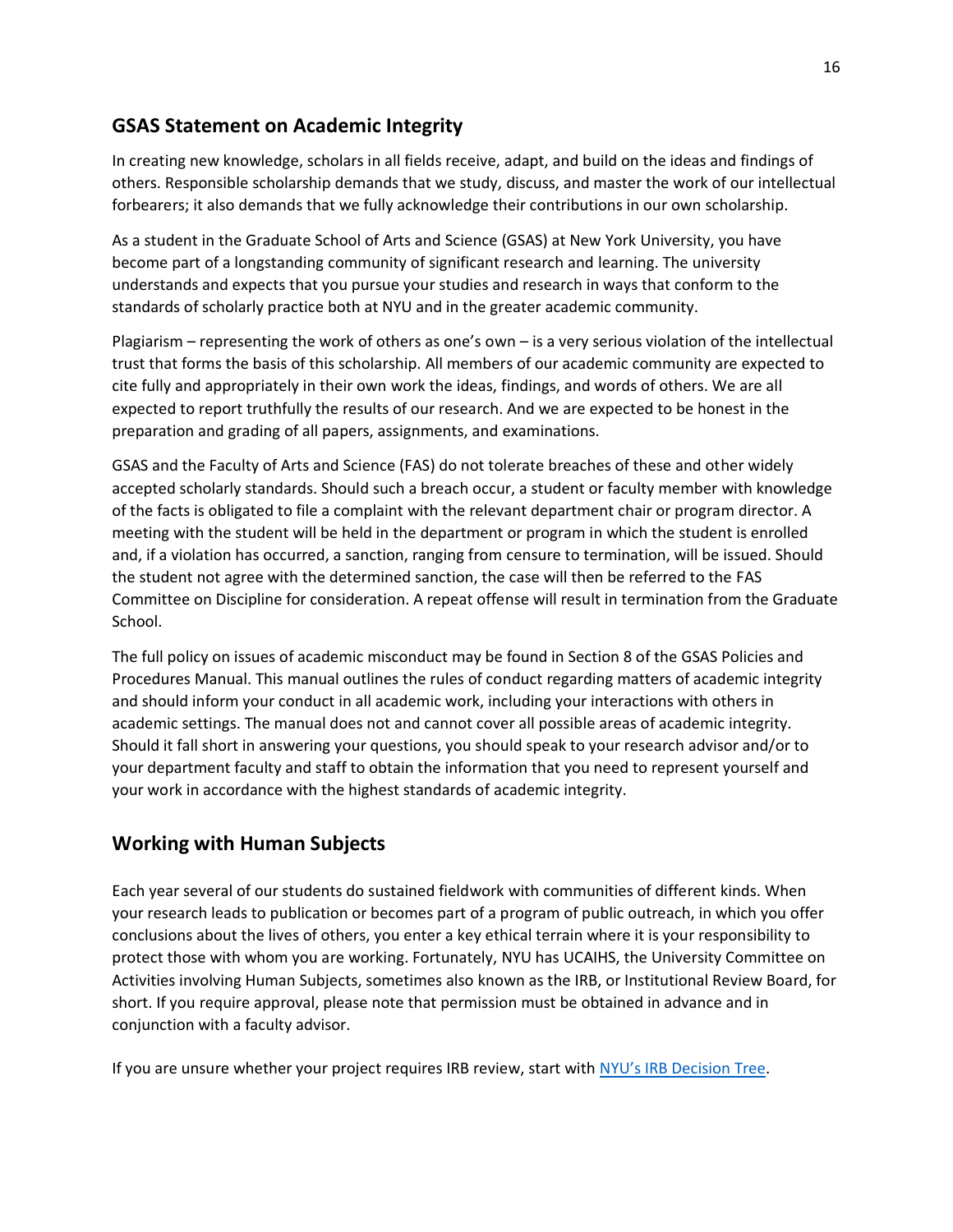Every project invites its own consideration, but some rules to bear in mind are:

• Is your work intended for publication or presentation outside of a class? Work undertaken exclusively for a class is often not subject to IRB review;

• Is your work a "systematic investigation…designed to develop or contribute to generalizable knowledge?" Projects that are not systematic investigations or are not designed to develop or contribute to generalizable knowledge are not subject IRB review;

• Are you writing *about* people, their work, or their lives? Not everyone whom you interview will be considered "a human subject," such as those you are interviewing for insight onto issues other than their own.

To determine if you are doing research involving human subjects, and therefore require UCAIHS review, **both** of the following conditions must apply:

1) You are doing research defined as "systematic investigation, including research development testing and evaluation, designed to develop or contribute to generalizable knowledge". For example, if you plan to disseminate the results for more than internal use (e.g., internal performance evaluation, classroom presentation) then it is research and

2) You are studying "a living individual about whom you obtain (1) data through intervention or interaction with the individual or (2) identifiable private information." For example, if you are using **live** humans or data from **live** humans or parts from **live** humans, then you are using human subjects.

• IRB approval, when needed, **must be obtained before research can commence**. Permission normally takes up to 8 weeks to obtain and requires the participation of a Faculty Advisor or MA Thesis Advisor to sign on as a Principal Investigator. The faculty member joins the student in registering the project on NYU's submission portal, Cayuse IRB, and completes the online human subjects training.

For information about applying to the NYU IRB as a student, see the [NYU Student IRB document.](https://www.nyu.edu/content/dam/nyu/research/documents/IRB/IRBforNYUstudents.pdf)

For more information about the NYU IRB and how to submit an IRB protocol, see NYU's Research with [Human Subjects](https://www.nyu.edu/research/resources-and-support-offices/getting-started-withyourresearch/human-subjects-research.html) page.

For more FAQs on the IRB requirements and process see NYU's **[IRB FAQs](https://www.nyu.edu/research/resources-and-support-offices/getting-started-withyourresearch/human-subjects-research/faqs/faqs.html)** page.

## **Graduation**

Students graduate in September, January, or May. The NYU commencement ceremony for all schools is held in May. Students should complete the [Graduation Checklist](https://as.nyu.edu/content/dam/nyu-as/ceh/documents/Graduation%20Checklist.pdf) at the start of their final semester at XE. This checklist should be submitted to the student's Faculty Advisor for approval along with a copy of the student's transcript.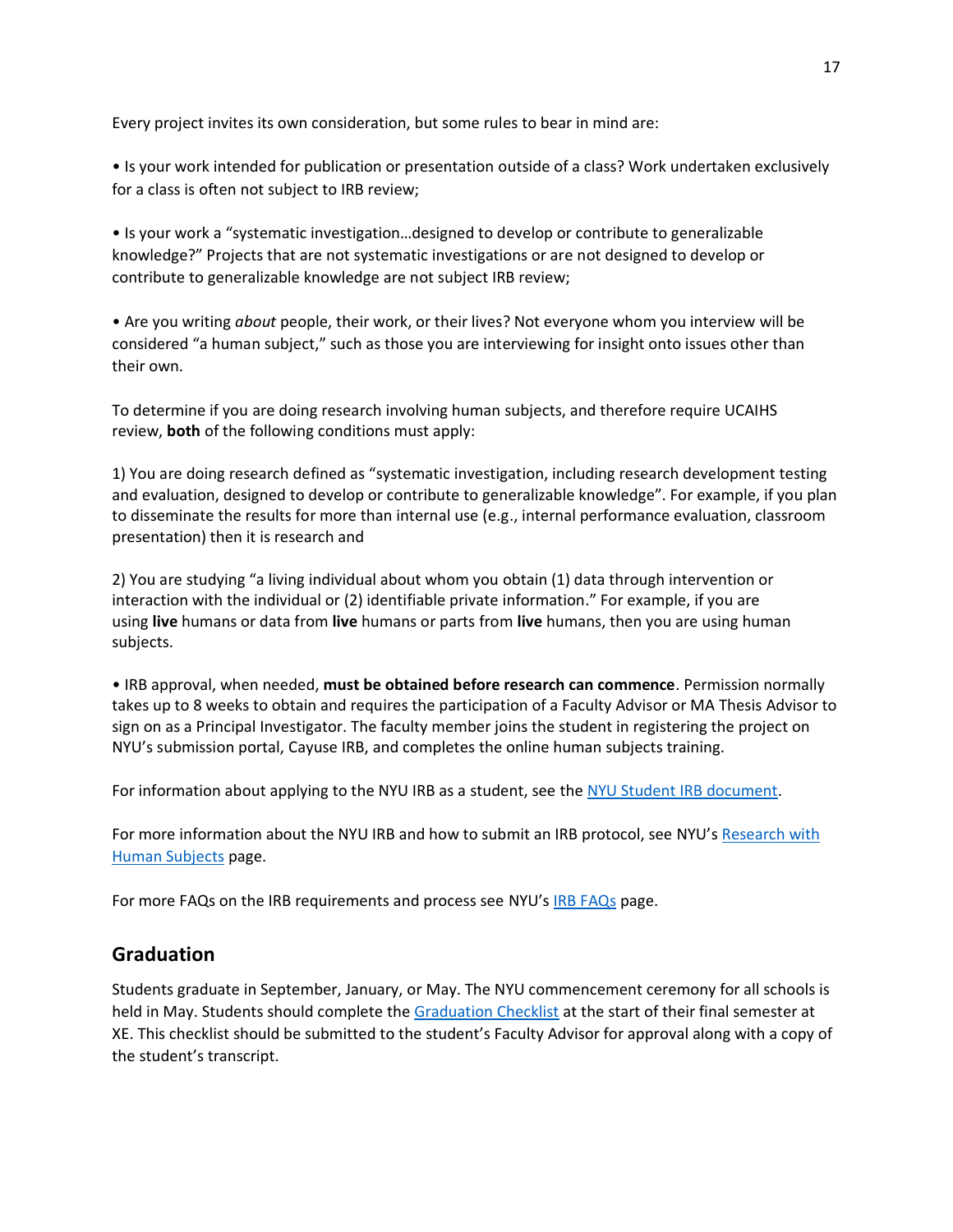In order to graduate in a specific semester, you must apply for graduation within the application periods online via the [Graduation and Diplomas](https://www.nyu.edu/students/student-information-and-resources/registration-records-and-graduation/graduation-and-diplomas.html) page.

- It is recommended that you apply for graduation no later than the beginning of the semester in which you plan to complete all program requirements.
- If you do not successfully complete all academic requirements by the end of the semester, you must reapply for graduation for the following cycle.

Students are responsible for getting all the necessary materials into the proper offices.

## **The Dean's Graduation Exception**

Master's candidates who have one course outstanding and/or have not completed their master's thesis by the May ceremony may petition the GSAS Dean's Office for eligibility to participate in Convocation. All outstanding course requirements must be completed by the end of the summer. Please note that all students who complete their degrees beyond the eligibility dates for Convocation will be eligible to participate in next year's ceremony.

Please find more information online at the **GSAS** Convocation page.

## **International Students**

The [Office of Global Services](https://www.nyu.edu/students/student-information-and-resources/student-visa-and-immigration.html) (OGS) handles immigration matters for all students, faculty, and staff seeking immigration and visa support when traveling to NYU locations in the US and around the world. They should be the first point of contact for students regarding any questions about visas, work, immigration, and international travel.

[Post-completion OPT](https://www.nyu.edu/students/student-information-and-resources/student-visa-and-immigration/current-students/employment-and-tax/optional-practical-training/PostCompletionOPT.html) is Optional Practical Training for students to use after finishing their program of study. OPT is employment that is directly related to your major field of study and is only for students in F-1 status. Please see the OGS site on post-completion OPT employment types for questions on the kinds of employment you can have while on post-completion OPT, as well as to see the schedule for their regular offering of workshops concerning OPT.

International students who are interested in OPT or [CPT \(Curricular Practical Training\)](https://www.nyu.edu/students/student-information-and-resources/student-visa-and-immigration/current-students/employment-and-tax/curricular-practical-training.html) should reach out as early as possible to the *[Office of Global Services](https://www.nyu.edu/students/student-information-and-resources/student-visa-and-immigration.html)* as well as to their faculty advisor and XE staff to confirm their eligibility and to include it in their course planning.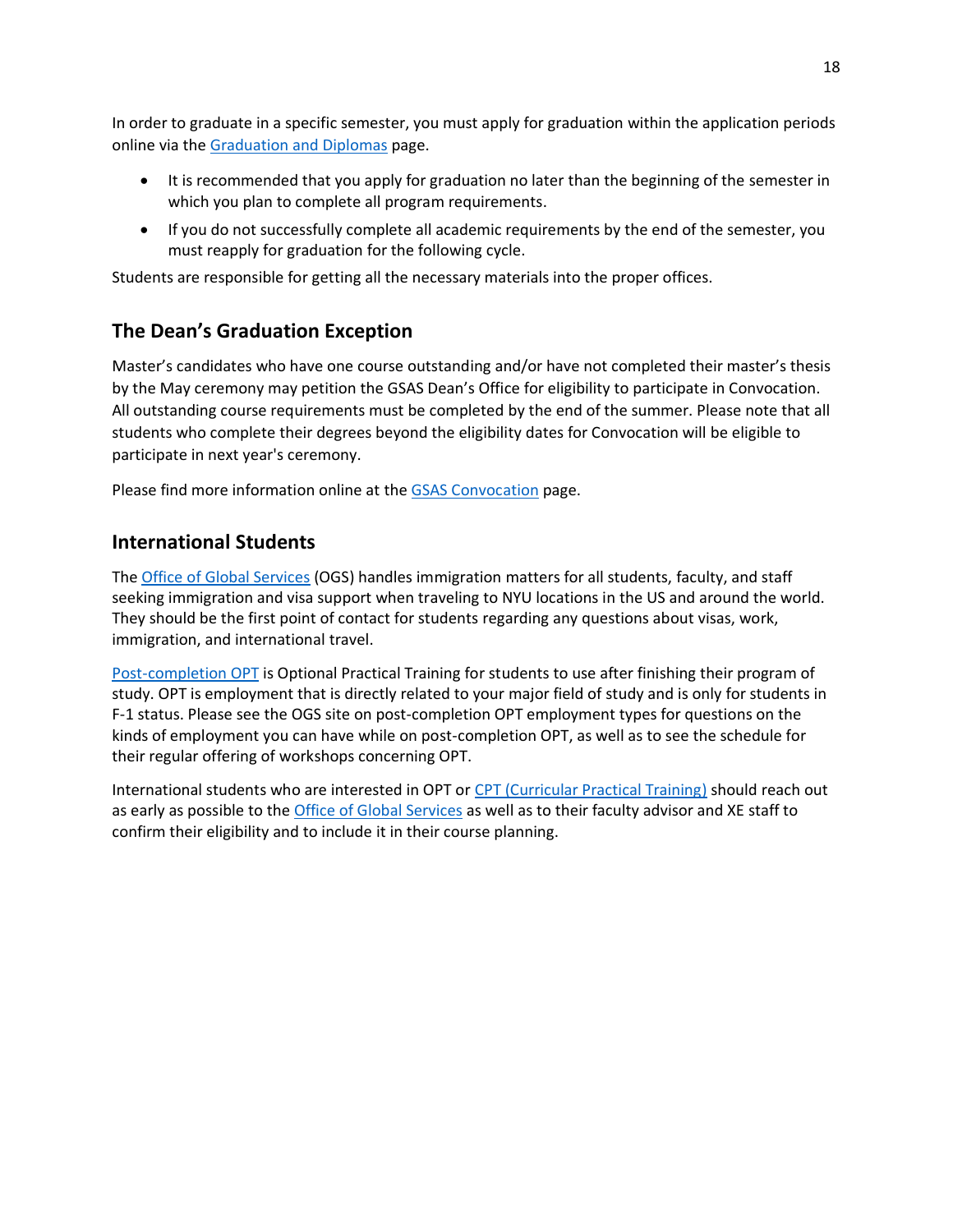## **XE Student Life**

## **Public Programming**

We regularly hold public programs that complement and enrich our course offerings. Some of these are organized by students, some are driven by student interests, and some feature student work. Others are organized by XE faculty in relation to their research or course offerings. You can see a full listing of current and partial listing of past events online via the progra[m website.](https://as.nyu.edu/departments/xe.html)

## **Student Journal**

[Caustic Frolic](http://causticfrolic.org/) is the XE student-run journal to which all students are encouraged to submit and serve as editors.

### **Student Representatives**

Each year two students volunteer to serve as representatives of the student body. They typically meet once a semester with their peers and relay any questions or concerns to the Program Director.

## **Master's College**

The Graduate School of Arts and Science's Master's College provides access to information, advisement, and resources for master's students as they focus on their scholarly, professional, and personal development. They host a variety of academic events, career-planning seminars, and grant-writing workshops. The Master's College also recruits students to participate on the [Master's College Program](http://gsas.nyu.edu/student-life/the-masters-college/gsas-masters-college-program-board.html)  [Board,](http://gsas.nyu.edu/student-life/the-masters-college/gsas-masters-college-program-board.html) a group of current master's students from diverse backgrounds who create, plan, and host events for their fellow students.

### **Threesis**

The [GSAS Threesis Academic Challenge](http://gsas.nyu.edu/student-life/the-masters-college/the-gsas-threesis-academic-challenge.html) is a vehicle to showcase the creative and scholarly work of GSAS master's students. Each participant has three minutes to present a compelling oration on the significance of their research in language appropriate for a non-specialized audience, and are eligible to win cash prizes.

### **Funding Resources**

#### XE Research Grants

XE awards up to three Research Grants per academic year, each for a maximum of \$300. The grants are intended to cover the costs of travel, materials, and other research-related expenses incurred in relation to producing their master's project. Preference will be given to students whose research outline and budget shows a clear need for additional funds to produce their master's project.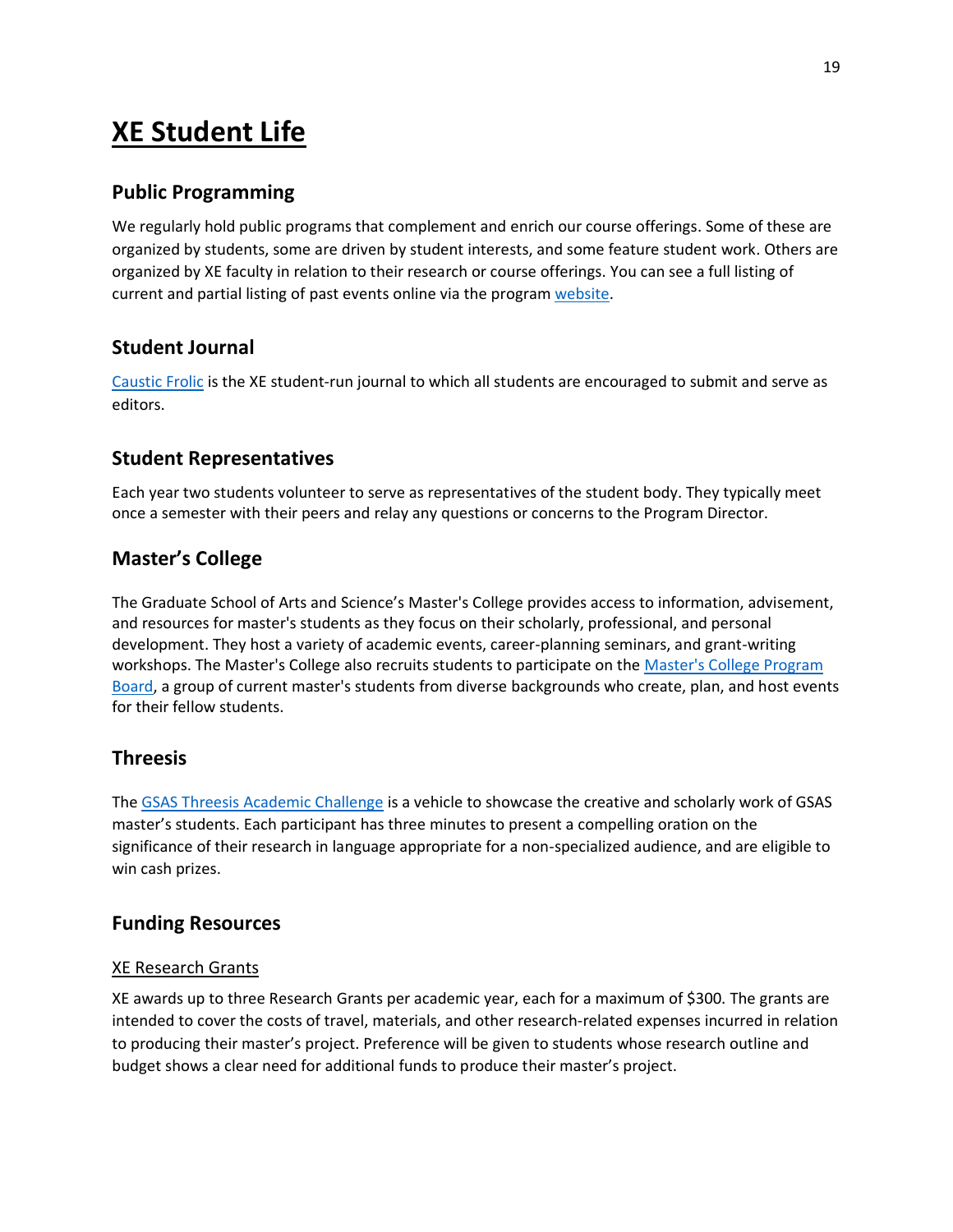Students will be asked to submit a one-page proposal detailing the nature of the research they intend to conduct and how it relates to their master's project, a budget, and the name and contact information of the faculty member who has agreed to serve as their Master's Project Advisor. Students who are awarded grants will be asked to submit a one-page report detailing how they used their funds to advance their research.

#### Conference Participation Funding from NYU

Students who have been accepted to present a paper at an academic conference out of town are eligible for two sources of university funding:

- the [GSAS Dean's Travel](http://gsas.nyu.edu/financial-support/fellowships/dean-student-travel-grant-program.html) Grant Program (more information available online).
- th[e Student Government Assembly](https://www.nyu.edu/about/leadership-university-administration/university-senate/membership/councils/student-government-assembly/conference-funding.html) Conference Fund (more information available online).

## Research Funding through NYU's Global Sites

Students conducting master's project research through NYU's domestic or global sites are strongly encouraged to apply for travel funding through the [Provost's Global Research Initiative](https://www.nyu.edu/research/provosts-global-research-initiatives.html). Support from a Master's Project Advisor is required as part of these rolling applications for work undertaken abroad in the fall, spring, or summer terms.

### External Funding

Financial support is a perennial challenge for all master's funding, and we encourage students to learn of all private and public fellowship opportunities available to them.

One of the best places to start is the "[Graduate Fellowship Finder](https://app.grad.illinois.edu/fellowship-finder/)" organized by the University of Illinois.

Information about a variety of programs, including the Alpine Fellowship, the Digital Humanities Internship Program, and the Holmes Travel/Research Award for African Scholarship can be found online on the GSAS [Fellowships and Awards](http://gsas.nyu.edu/financial-support/fellowships.html) page.

NYU's Steinhardt School has a similar page, listing [A-Z Global Awards.](https://www.nyu.edu/academics/awards-and-highlights/global-awards/scholarships.html)

## **NYU Student Resources**

### StudentLink Center

NYU's [StudentLink Center](https://www.nyu.edu/students/student-information-and-resources/student-centers-and-spaces/studentlink-center.html) is a one-stop shop for questions regarding Financial Aid, Registrar, Bursar, and international student services. The branch closest to XE is located at [383 Lafayette Street.](https://www.google.com/search?q=383+lafayette+st&rlz=1C1GCEA_enUS766US766&oq=383+lafayette&aqs=chrome.1.69i57j0l5.4638j0j7&sourceid=chrome&ie=UTF-8)

### Student Health Center (SHC)

The health center is located at 726 Broadway at Waverly Place 3rd & 4th Floors. Contact: health.center@nyu.edu or 212-443-1000.

Counseling & Wellness Services is located at 726 Broadway, Suite 471. Contact: wellness.exchange@nyu.edu or call 212-998-4780.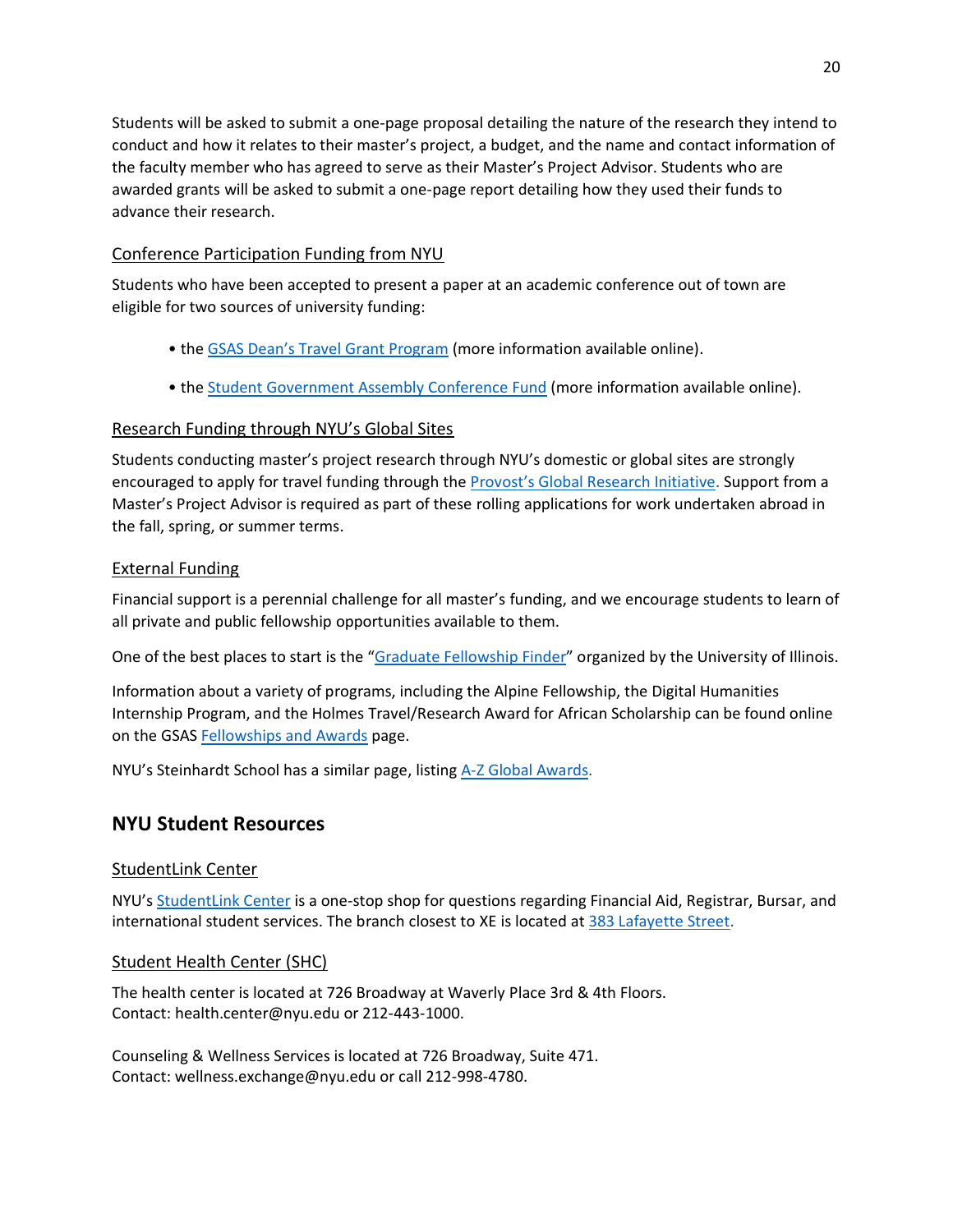The Wellness Exchange is a 24/7 hotline: 212-443-9999.

For more on Health and Wellness services see the [SHC website.](https://www.nyu.edu/students/health-and-wellness/student-health-center.html)

#### NYU ID Card Center

7 Washington Place (on the corner of Mercer Street) Call for hours: 212-443-2273

#### NYU Graduate Housing

While most XE students live off campus, NYU does offer a limited supply of on-campus housing to graduate students. For information on locations, availability, and pricing, please consult the [General](https://gsas.nyu.edu/content/nyu-as/gsas/admissions/financial-aid/general-graduate-housing-information.html#oncampus)  [Graduate Housing Information](https://gsas.nyu.edu/content/nyu-as/gsas/admissions/financial-aid/general-graduate-housing-information.html#oncampus) website.

For those students seeking off-campus housing, NYU offers assistance in finding an apartment or roommate, as well as general support for students making the transition to life in New York City. Please consult [Off-Campus Living](https://www.nyu.edu/students/student-information-and-resources/housing-and-dining/off-campus-living.html) for more information.

#### On-Campus Employment

[The Wasserman Center for Career Development](https://www.nyu.edu/about/leadership-university-administration/office-of-the-president/office-of-the-provost/university-life/office-of-studentaffairs/wasserman-center-for-career-development.html) is an excellent resource for student employment, internships, fellowships, and general career counseling and advice. [Handshake](https://www.nyu.edu/students/student-information-and-resources/career-development-and-jobs/find-a-job-or-internship/nyu-careernet-info.html) is the Wasserman Center's online job and internship database. It is a great resource for students seeking on-campus employment, part-time jobs, internships, and full-time jobs after graduation.

#### Library Services

Elmer Holmes Bobst Library, 70 Washington Square South. library.nyu.edu

To find your subject specialist, visit the NYU Libraries [Subject & Technical Specialists](https://library.nyu.edu/subject-specialists/) page.

To make an appointment with NYU Data Services, visit the Libraries [Data Services](https://library.nyu.edu/departments/data-services/) page.